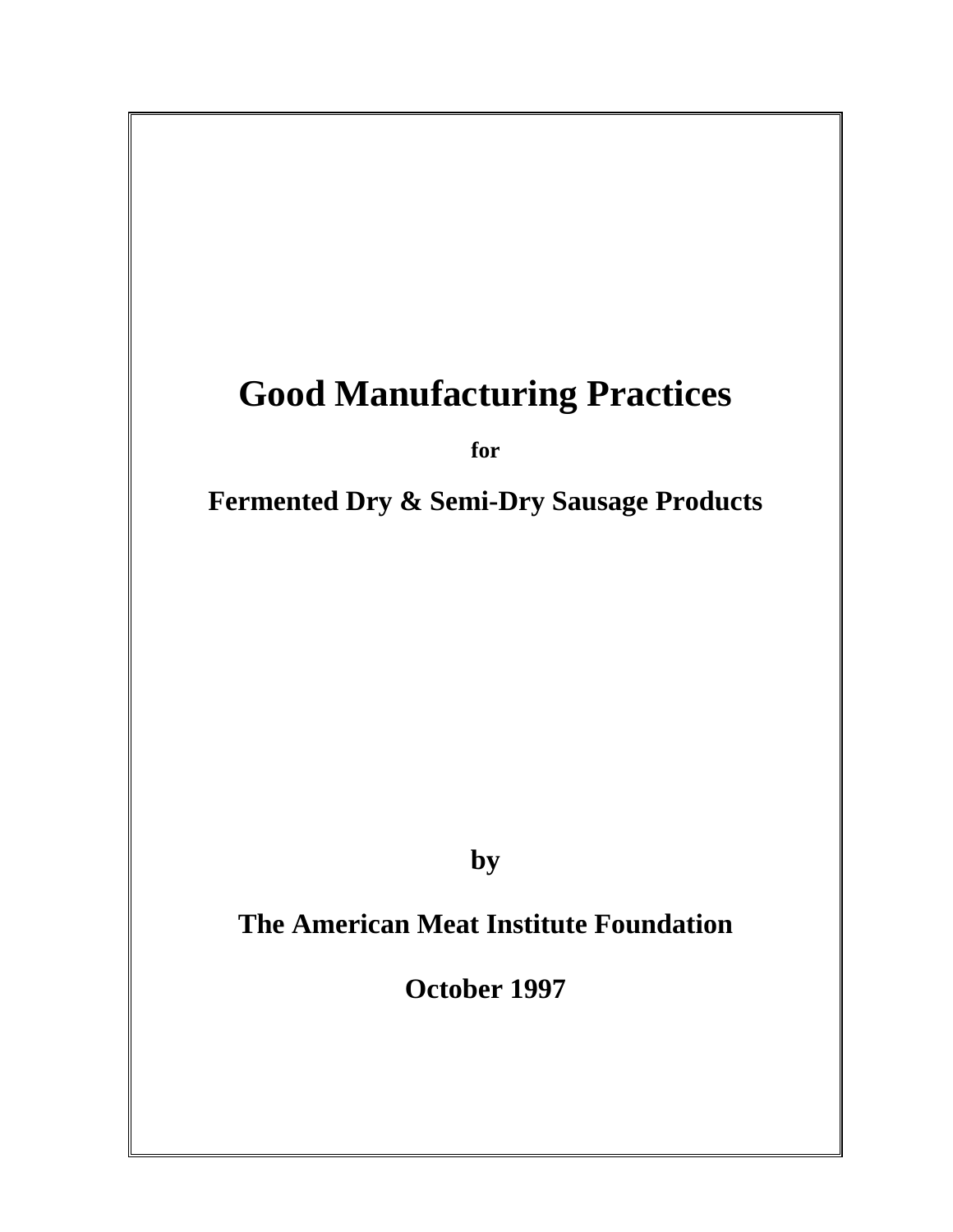# **ANALYSIS OF MICROBIOLOGICAL HAZARDS ASSOCIATED WITH DRY AND SEMI-DRY SAUSAGE PRODUCTS**

#### *Staphylococcus aureus*

#### The Microorganism

*Staphylococcus aureus* is often called "staph." It is present in the mucous membranes--nose and throat--and on skin and hair of many healthy individuals. Infected wounds, lesions and boils are also sources. People with respiratory infections also spread the organism by coughing and sneezing. Since *S. aureus* occurs on the skin and hides of animals, it can contaminate meat and by-products by cross-contamination during slaughter.

Raw foods are rarely the source of staphylococcal food poisoning. Staphylococci do not compete very well with other bacteria in raw foods. When other competitive bacteria are removed by cooking or inhibited by salt, *S. aureus* can grow. USDA's Nationwide Data Collection Program for Steers and Heifers (1995) and Nationwide Pork Microbiological Baseline Data Collection Program: Market Hogs (1996) reported that *S. aureus* was recovered from 4.2 percent of 2,089 carcasses and 16 percent of 2,112 carcasses, respectively.

Foods high in protein provide a good growth environment for *S. aureus*, especially cooked meat/meat products, poultry, fish/fish products, milk/dairy products, cream sauces, salads with ham, chicken, potato, etc.

Although salt or sugar inhibit the growth of some microorganisms, *S. aureus* can grow in foods with low water activity, i.e., 0.86 under aerobic conditions or 0.90 under anaerobic conditions, and in foods containing high concentrations of salt or sugar. *S. aureus* is not strongly inhibited by nitrite and can multiply in curing solutions or cured meats if conditions are favorable for growth. The low pH of commercial mayonnaise inhibits the growth of *S. aureus*, but growth can occur if the pH of the mayonnaise is raised or buffered by other ingredients in a salad.

#### The Foodborne Illness

Food poisoning associated with *S. aureus* is caused by an intoxication and is one of the most common foodborne illnesses in the United States. Illness results from ingestion of the toxin produced by *S. aureus* and is not transmittable to others.

Onset of illness can occur within 30 minutes to eight hours after consumption of food containing the *S. aureus* toxin, although most illnesses occur within four hours. Symptoms include nausea, vomiting, retching, abdominal cramping, sweating, chills, prostration, weak pulse, shock, shallow respiration, and subnormal body temperature. The illness is rarely fatal, and recovery usually occurs within 24-48 hours.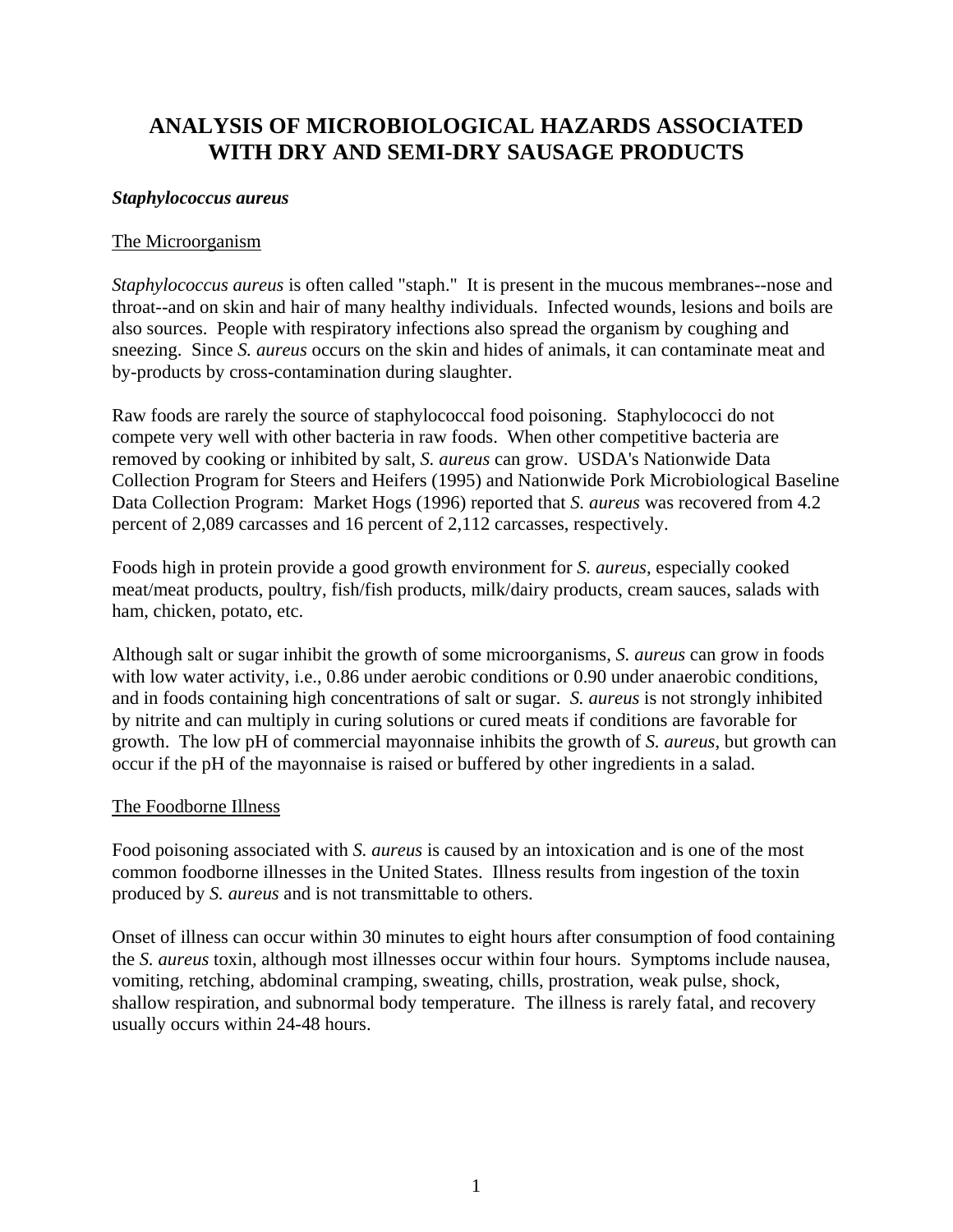#### Control Principles

*S. aureus* is pervasive in both animal and human environments and many foods can support the growth; therefore, control of the microorganism is difficult. Contamination is most often caused by human contact with hands after the product is cooked. This contamination can be controlled by hand sanitation and the use of disposable gloves.

For staphylococcal food poisoning to occur, the food must be held under conditions that promote growth of *S. aureus* to a million  $(\geq 10^6)$  or more cells per gram of food. Temperature control is the best way to minimize the growth of *S. aureus* and development of its toxin. In addition, good sanitation practices dictate the removal of any food handler who has an infected wound or lesion.

Control of *S. aureus* growth in fermented foods, such as Lebanon bologna, summer sausages, and pepperoni requires controlling a number of factors, the most important of which is pH. A rapid drop to pH 5.3 slows *S. aureus* enough so that little or no multiplication of the bacteria or development of enterotoxin can occur until the sausage reaches a lower pH. The addition of solutes or drying foods to  $A_w$  below 0.85 also prevents growth of, and enterotoxin production by *S. aureus*. USDA has implemented a *Staphylococcus* enterotoxin monitoring program for readyto-eat fermented dry and semi-dry sausages (see Appendix A).

## *E. coli* **O157:H7**

## The Microorganism

*Escherichia coli* O157:H7 can colonize the intestinal tracts of animals, providing an opportunity for contamination of muscle meat at slaughter. Cattle have been identified as an important reservoir of *E. coli* O157:H7. The organism resides in the intestinal tract, and can be shed in feces.

During the slaughter process, the organism can contaminate the carcass. USDA's Nationwide Beef Microbiological Baseline Collection Program for Steers and Heifers reported an incidence of 0.2 percent for *E. coli* O157:H7 on raw beef carcasses (no *E. coli* O157:H7 was detected on pork carcasses in the market hog study). *E. coli* O157:H7 contamination in foods is most often associated with animal products, especially ground beef, although cross contamination from animal food to other foods has been reported.

*E. coli* O157:H7 is a pathogen that can survive both refrigerator and freezer storage. If present, the bacterium can multiply very slowly at 44°F and may be present in a fermented product because it is able to survive in an environment of pH 3.6 to 7.0 for substantial periods, unless it is destroyed by heat or other procedures in the process. The specific procedures to be used for destruction of *E. coli* O157:H7 often include a combination of controls for pH, A<sub>w</sub> control, temperature and microflora in raw materials. Several studies have identified specific combinations of ingredients and processes designed to destroy *E. coli* O157:H7 should it be present in raw ingredients.

#### The Foodborne Illness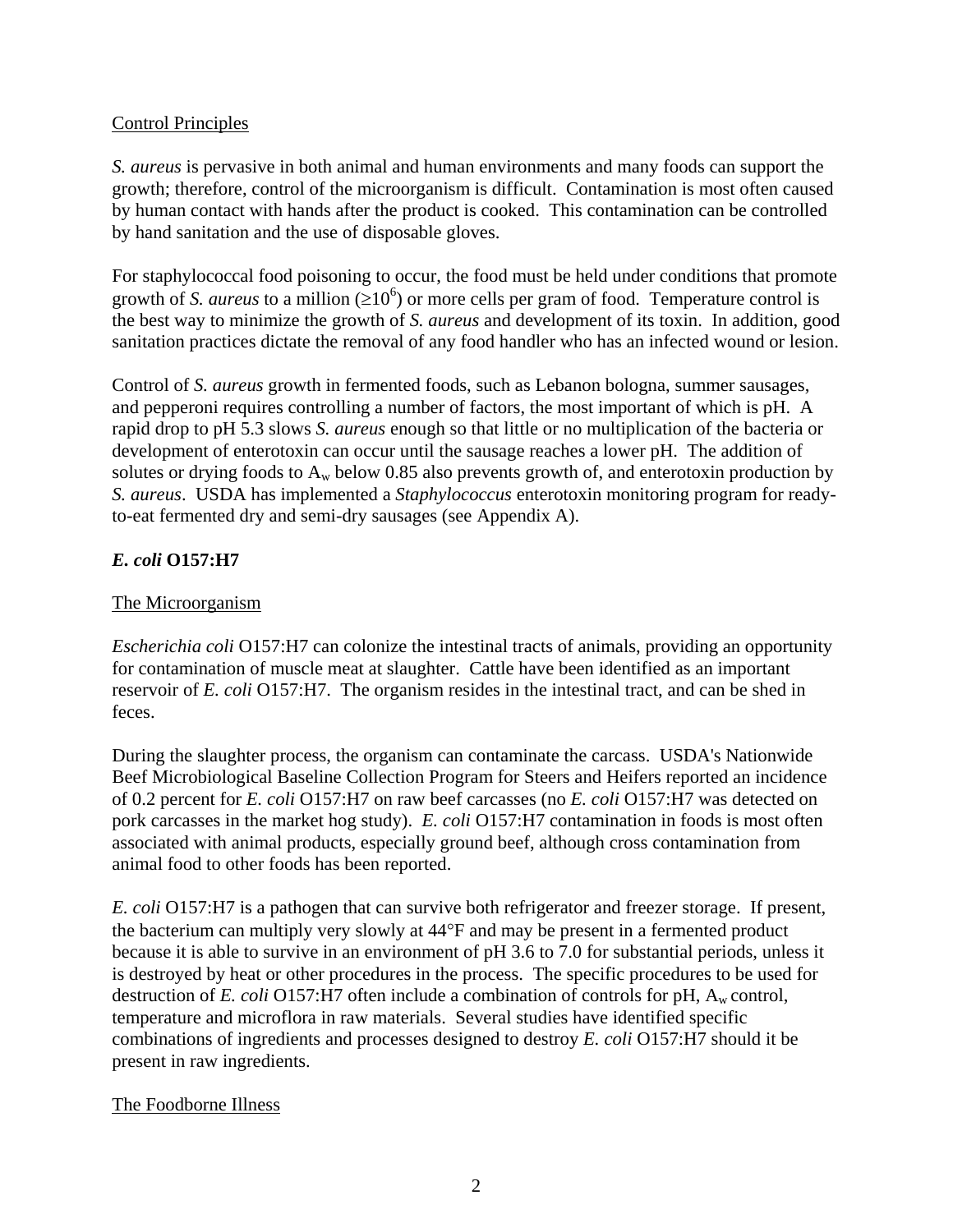*E. coli* O157:H7 is uniquely different from a number of pathogenic *E. coli* strains. Most pathogenic strains can cause diarrheal syndromes that are self-limiting, whereas *E. coli* O157:H7 infection often requires medical intervention and can be life-threatening. Illness caused by *E. coli* O157:H7 is manifested in three different ways: hemorrhagic colitis, hemolytic uremic syndrome (HUS), and thrombotic thrombocytopenic purpura (TTP).

The symptoms of hemorrhagic colitis are severe abdominal pain accompanied by watery and bloody diarrhea. The recovery period is usually between two and nine days after the onset of illness. In some cases, hemorrhagic colitis can be a precursor to other more serious disease states. HUS is another manifestation of *E. coli* O157:H7 and is the leading cause of renal failure in children. Death occurs in about 5 percent of HUS cases. TTP is similar to HUS except that the central nervous system is primarily affected. Patients with TTP often develop blood clots in the brain, usually resulting in death. Illness from *E. coli* O157:H7 can be caused by ingestion of contaminated food or water and by intimate contact with persons suffering from the food infection.

#### Control Principles

Fail-safe procedures for the production of *E. coli*-free raw meat products have not been developed; therefore, controlling *E. coli* O157:H7 in raw product and eliminating the microbe if it is present in raw materials destined for cooked or processed product depends upon a company's total commitment to a long term undertaking by all levels of management and production employees.

A Hazard Analysis and Critical Control Point (HACCP) program is effective for generally assessing the microbiological condition of ingredients, controlling the process on a continuing basis, and developing trends for the conditions under which product is handled and stored.

A HACCP program for the supplier of raw meat products will also help monitor microbial condition of products entering the processing plant. In addition, separation of raw and ready-toeat (RTE) processing areas, and sanitation and cleanup procedures are essential to reduction in the potential for *E. coli* O157:H7 contamination and cross contamination. FSIS published an inspection alert regarding special sanitation and employee hygiene requirements for dry, semidry or fermented sausages (Appendix B) to verify process/sanitation actions taken by manufacturers.

Further, based on the information available, producers of dry and semi-dry fermented sausages must include a kill step in the process (or validate the process ability to reduce E. coli O157:H7 in the product by  $\geq 5$  logs in inoculated samples) and must prevent recontamination through a combination of GMP's and good sanitation practices in order to eliminate *E. coli* O157:H7. There is no evidence at this time that pH, brine concentration, competitive exclusion, and/or drying would be sufficient to control *E. coli* O157:H7. Currently, heating after fermentation is the only documented procedure accepted without further validation for destroying *E. coli* O157:H7 (see USDA's Safe Handling Procedures for more information on proper cooking to destroy *E. coli* O157:H7).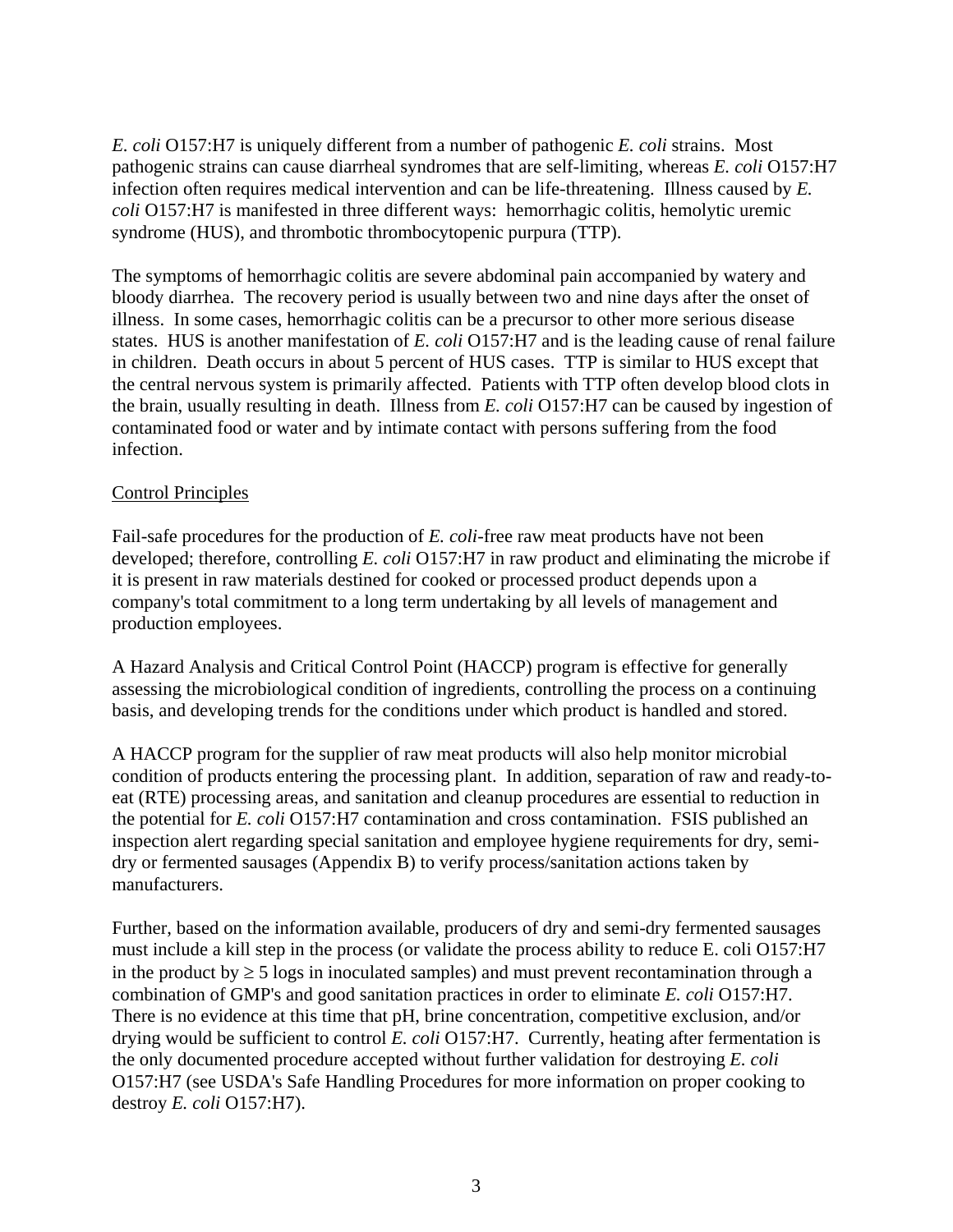USDA's Food Safety and Inspection Service requires (FSIS, 1995) that manufacturers of dry and semi-dry sausage products either 1) demonstrate, through a process validation study, the ability to reduce a 7 log inoculum of *E. coli* O157:H7 by ≥5 logs, or 2) institute a statistically based sampling program for finished product which affirms the absence of *E. coli* O157:H7 (Appendix B).

In 1996 FSIS (Appendix B) expanded the options to permit one of the following five options for demonstrated prevention of E. coli O157:H7 contamination in dry and semi-dry fermented sausage (FSIS, 1996, Appendix B):

 1. Utilize a heat process as listed in 9 CFR 318.17 (145°F for 4 min). -Processor must provide documentation of the heat process.

 2. Include a validated 5D inactivation treatment (Appendix B "Challenge Study", validation procedure).

 -Processor using a 5D inactivation treatment will have met requirements for validation.

3. Conduct a "hold and test" program for finished product.

 -Testing finished product as the only means of assuring safety is contrary to the philosophy of HACCP; this option involves finished product testing, requires no knowledge of raw ingredients or process, and is expensive.

4. Propose other approaches to assure at least a 5D inactivation.

 -Processor could propose any combination that will demonstrate a collective 5D control but must provide precise documentation.

 5. Initiate a Hazard Analysis Critical Control Point (HACCP) system that includes raw batter testing and a 2D inactivation. The Food Research Institute has completed the first phase of a process validation study that minimally established parameters necessary to achieve a 5 log (5D) reduction of *E. coli* O157:H7. Based on the results of the study, FSIS has concluded that some combination of raw material testing, processing through fermentation, thermal processing and drying, and finished product testing can be used to demonstrate the adequacy of a given process to assure the safety of dry and semi-dry fermented sausage products.

 -Processor could include a HACCP plan combined with GMPs for fermented sausage; the option combines raw batter testing and documentation of at least a 2D lethality of *E. coli* O157:H7 between stuffing and shipping. This is a very practical solution to assuring the safety of certain dry fermented sausage products.

Within Option #5 are several key points that must be considered:

- Analytical method must be equivalent to USDA/FSIS in raw batter testing.
- Sample size and compositing procedure must ensure a detection level of one

cfu/g. It is recommended that fifteen 25g samples be taken across each lot; these 15 samples could then be composited into five, 75g analytical samples.

• Definition of "lot" must be scientifically statistically sound.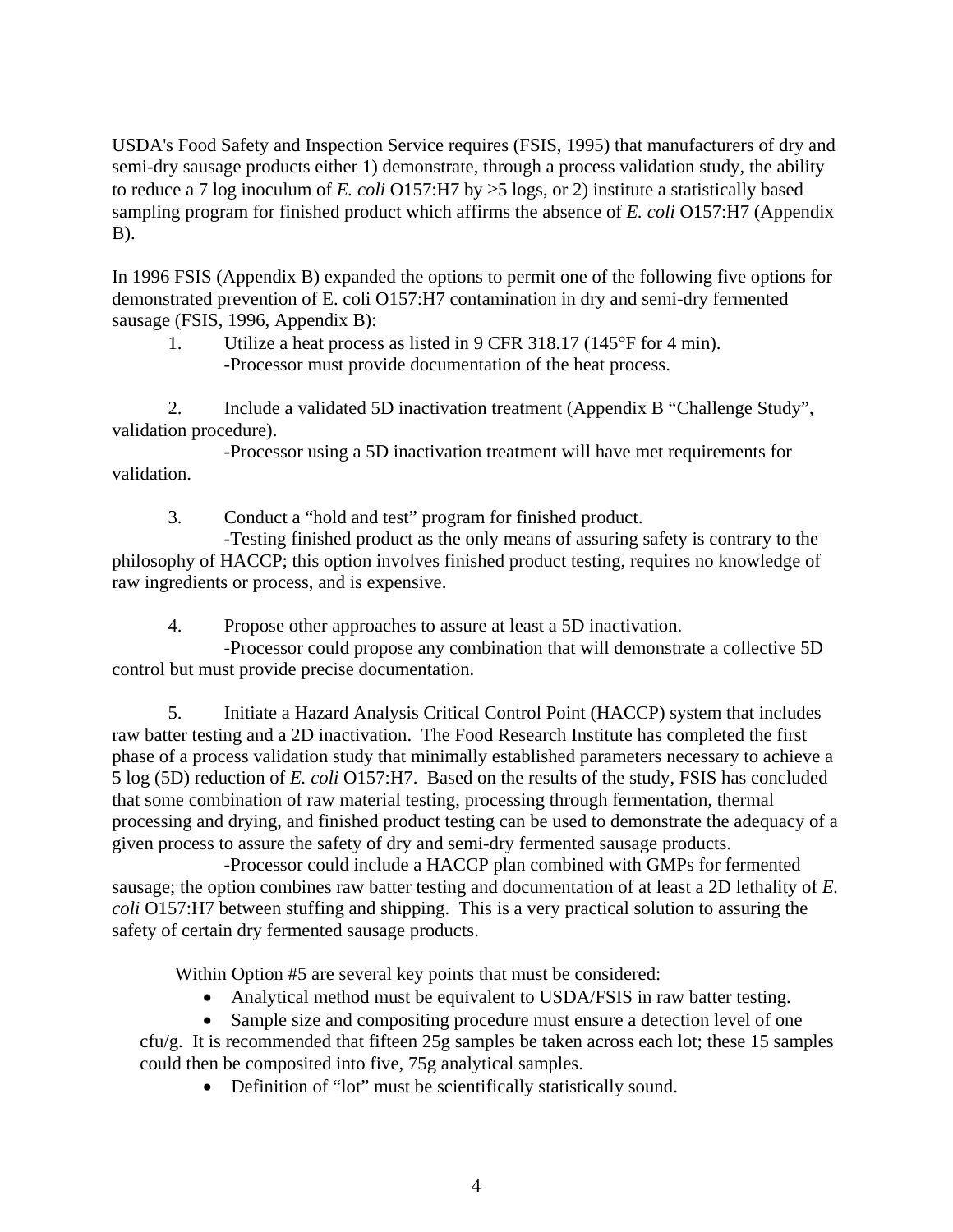- GMPs must be applied.
- Processors must have data to document the 2D destruction between stuffing and shipping.

• As in the case of Options #1 through #4, Option #5 must address *Salmonella*, *Trichinella* and *Staphylococcus*. FSIS expanded the *Staphylococcus aureus* monitoring program to include *E. coli* O157:H7 (Appendix B).

• Lots of batter which test positive must be subjected to conditions that provide a total 5D process; procedures for dealing with positive lots must be defined in the HACCP plan.

Since some fermented products are fully cooked, it should be reiterated that thorough cooking destroys *E. coli* O157:H7; post process contamination must be avoided.

#### *Listeria monocytogenes*

#### The Microorganism

*Listeria monocytogenes* has only recently been added to the list of foodborne pathogens. Historically, listeriosis was classified as merely a veterinary concern; it had been primarily associated with abortions and encephalitis in sheep and cattle. However, in the 1980's several listeriosis outbreaks in humans were traced to coleslaw, raw vegetables, and soft cheeses, and *L. monocytogenes* was more closely examined as a foodborne pathogen affecting humans.

*L. monocytogenes* is present in soil, vegetation, and water and can be carried by humans and animals. It has also been isolated in fodder and straw and in every level of the meat processing chain, including slaughter and plant environments. *L. monocytogenes* has been detected in drains, condensed or stagnant water, floors, residues and process equipment.

A wide variety of meats and meat products can be contaminated with *L. monocytogenes* including beef, pork, minced meat, ham, smoked and fermented sausages, salami, paté, and others. *L. monocytogenes* is primarily a surface contamination. USDA's Nationwide Beef Microbiological Baseline Data Collection Program for Steers and Heifers reported an incidence of 4 percent for *L. monocytogenes* on raw beef carcasses; some 7.4 percent of pork carcasses were reported to be positive for L. monocytogenes in USDA's Nationwide Pork Microbiological Baseline Data Collection Program: Market Hogs. Recent data by the CDC have shown, and CDC has concluded that unheated hot dogs are no longer a risk factor for listeriosis.

*L. monocytogenes* is a distinctive organism because of its ability to grow under adverse conditions. It can grow under aerobic and anaerobic conditions, and can survive in dry conditions. It is also a very salt-tolerant organism. *L. monocytogenes* has a wide temperature growth range of  $36.5{\text -}112^{\circ}F (2.5{\text -}44^{\circ}C)$ . It has been noted that at  $39.2^{\circ}F (4^{\circ}C)$ , *L*. *monocytogenes* doubled its numbers every 1.5 days.

## The Foodborne Illness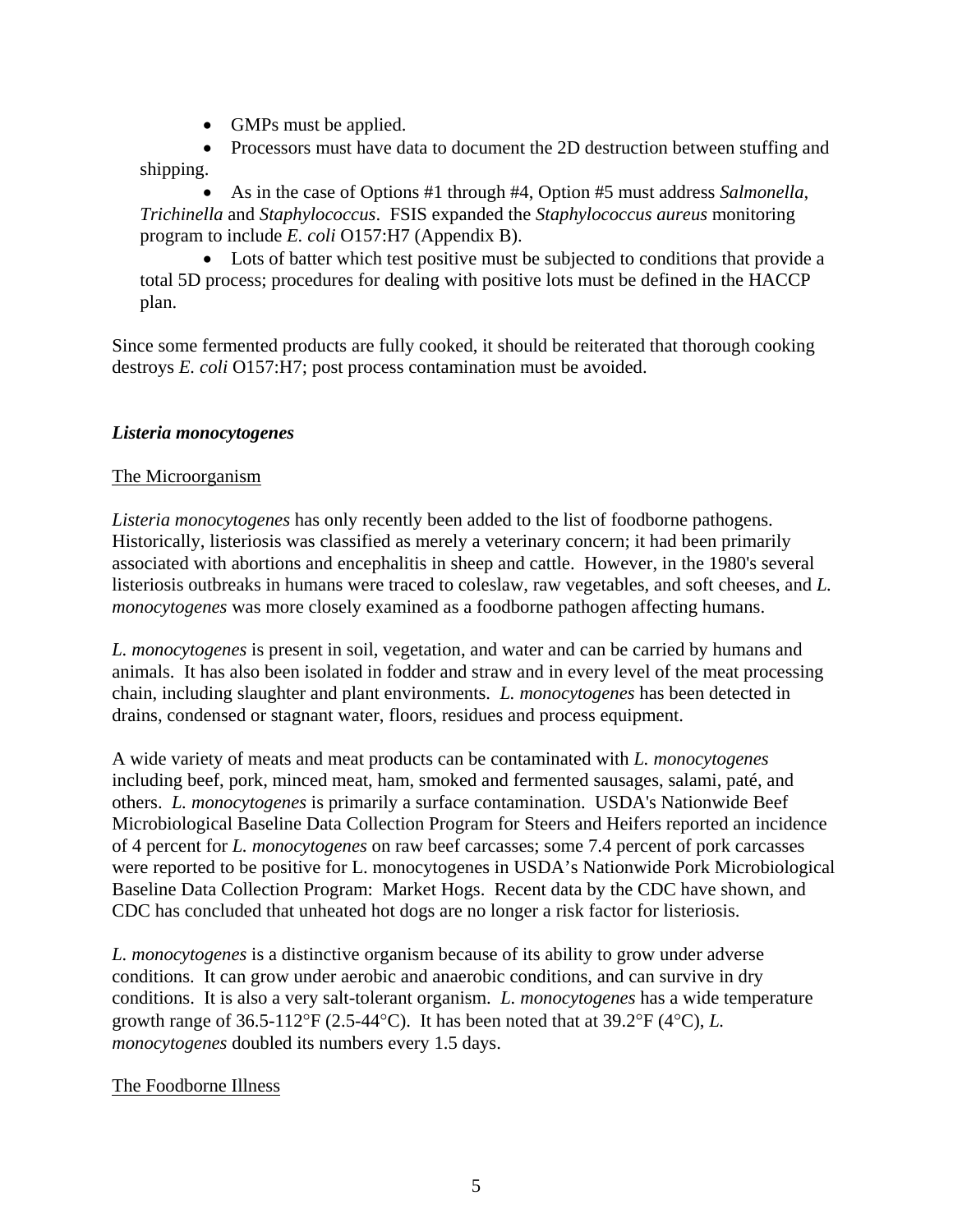People with the highest risk for listeriosis are pregnant women and their fetuses, infants, the elderly, and immunocompromised individuals. After the microbe, *L. monocytogenes*, is ingested the bacteria invade macrophages (large, white blood cells in the body that take up and usually destroy foreign invaders, such as bacteria).

After the invasion, virulent strains of *L. monocytogenes* can multiply causing septicemia. When that occurs, *L. monocytogenes* has access to all parts of the body including the central nervous system, the heart, and the fetuses of pregnant women. Abortion can occur. Meningitis is the most common manifestation of listeriosis with a sudden onset and a fatality rate as high as 70 percent. Listeriosis infection is communicable to others.

The incubation period for *L. monocytogenes* ingestion can be as short as one day or can be from one to several days. Scientists still do not know the infectious dose of *Listeria monocytogenes*. For most healthy individuals, *Listeria* presents no health risk. Death is rare in healthy adults, however, for the immunocompromised, newborn or very young, the mortality rate is approximately 30 percent.

#### Control Principles

Because of its ubiquity, control of *L. monocytogenes* requires a strict, comprehensive sanitation program. Control begins at the raw product source, and the sanitation program must ensure that containers shipping raw product to the plant--including cartons, boxes, tankers, trucks, or rail cars--are clean.

During slaughter and processing, product flow must guard against potential cross-contamination between raw and finished product. Any aspect of cross-connection -- including human, equipment, water, air, or piping arrangement--should be carefully analyzed to eliminate potential cross-contamination.

In fermented dry and semi-dry sausage products, *L. monocytogenes* is controlled through a combination of low pH, high brine concentration, competitive exclusion from starter cultures (and in some cases bacteriocin production), varying degrees of heat processing, and the drying process. Additional steps for controlling *L. monocytogenes* include:

- 1) A rigid environmental sanitation program encompassing personal hygiene, separation of raw and ready-to-eat processing areas and sanitation and clean-up procedures that have been monitored for proven effectiveness.
- 2) A Hazard Analysis and Critical Control Point (HACCP) program to monitor microbiological quality of ingredients and products, control of the process on a continuing basis; written SSOPs should also define the sanitary conditions under which product is handled and stored, and trained personnel to supervise the sanitation operations.
- 3) Trained, knowledgeable supervision for sanitation operations.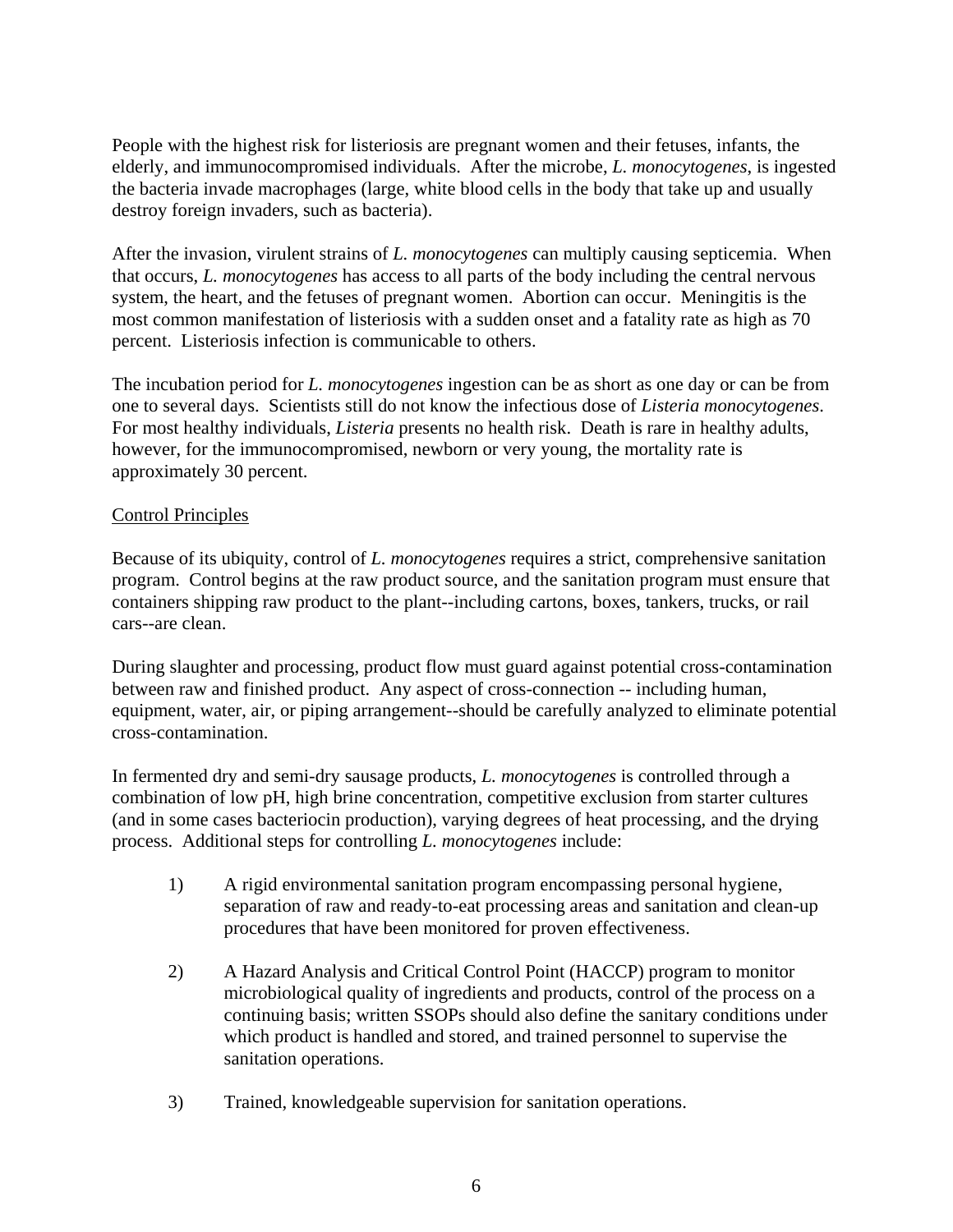Not all problems should be attributed to poor sanitation programs. To control *L. monocytogenes* effectively, a high level of performance is required at all segments of the manufacturing process. USDA (1997) added *Listeria monocytogenes* to its *S. aureus* enterotoxin monitoring program (Appendix C); monitoring will be greatest among those producers of dry and semi-dry fermented sausages who have failed to validate their processes for destruction of *E. coli* O157:H7.

#### *Salmonella*

#### The Microorganism

Although *Salmonella* is often discussed as though it is a single organism; in actuality, there are more than 2,000 serovars or strains of *Salmonella*. Some strains of *Salmonella* are highly virulent (fewer than 100 organisms can cause illness), other strains require thousands of organisms to cause illness and some may not even be pathogenic to humans.

*Salmonella* can be carried in the intestinal tracts of sheep, cattle, swine and poultry. Salmonellae infections in animals often are not detected and are carried into feedlots, holding pens, and slaughter plants, increasing the possibility of cross-infection and cross-contamination. Stress from transportation and holding may increase the number of animals (symptomatic or asymptomatic animals) shedding salmonellae in their feces and spreading contamination.

USDA's nationwide beef and pork microbiological collection programs reported an incidence of 1.0 percent for *Salmonella* on raw beef carcasses and 8.7 percent on pork carcasses.

#### The Foodborne Illness

Foods of animal origin are the primary vehicles for salmonellosis outbreaks. Salmonellosis can be divided into four syndromes: the carrier state (convalescent or asymptomatic), enteric fever (typhoid or paratyphoid fever), gastroenteritis (food infection), and septicemia (characterized by brief febrile illness or a prolonged illness). The most common syndrome is acute gastroenteritis. For this type of salmonellosis, a person must ingest live *Salmonella* bacteria which survive digestion and reproduce in the small intestine in sufficient quantities to cause illness.

Salmonellosis occurs frequently among young children, the elderly, and individuals who are immunosuppressed--although most individuals, regardless of age, are susceptible to infection. Typical symptoms include: diarrhea, followed by abdominal cramps, fever, nausea, vomiting, chills, and headache. The incubation period is six to 48 hours after eating food containing *Salmonella*, and the symptoms last for only two to three days.

The transmission of the disease is usually from animals to humans by ingestion of food of animal origin. Cross contamination of non-animal foods is possible, as is direct transmission from human to human, from human to animal, and from animal to human.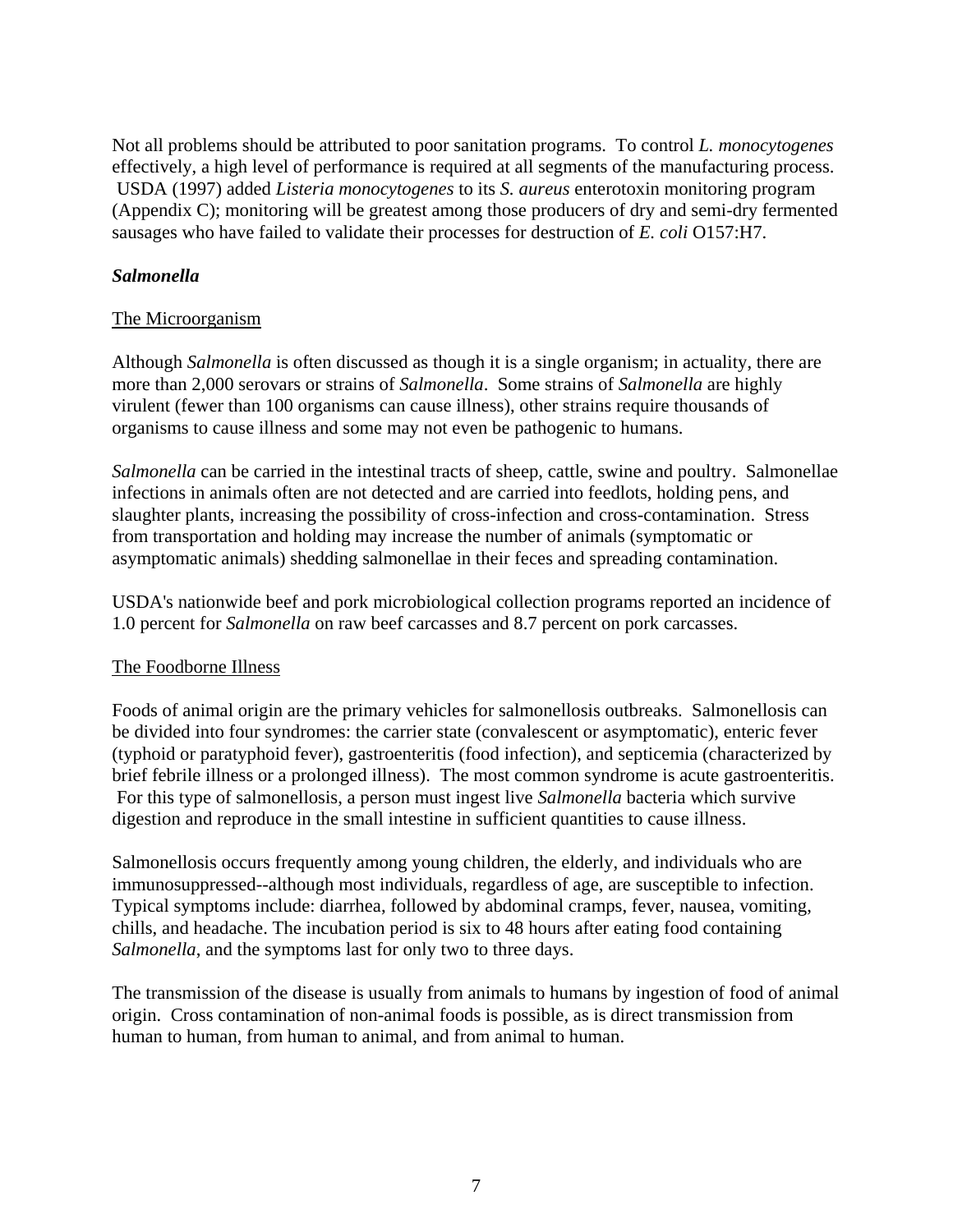#### Control Principles

*Salmonella* are heat-sensitive and mild heat treatments, like those used for cooking meat (150-165°F, 65-74°C), rapidly kill large numbers of the organism. The pathogen-destroying effect of cooking is decreased by drying, as in dry sausage and semi-dry fermented sausage or pre-cooked roast beef. The humidity applied in these processes is important because increased humidity enhances the growth opportunities for *Salmonella*.

Refrigeration retards salmonellae growth, but is not an effective means of killing the organism. The growth of *Salmonella* is very slow below 50°F (10°C), although it can withstand freezing conditions. Salmonellae grow with or without oxygen and in a range of temperatures from 40-117°F (5-47°C). A pH of less than 4.6 prevents growth; pH values of 6.5-7.5 are ideal for growth. . USDA (1997) added *Salmonella* to its *S. aureus* enterotoxin monitoring program (Appendix C); monitoring will be greatest among those producers of dry and semi-dry fermented sausages who have failed to validate their processes for destruction of *E. coli* O157:H7.

Salmonellosis can be prevented by proper cooking of food, avoiding recontamination of cooked food, maintaining low storage temperatures, proper hygienic practices by food handlers, and avoiding contamination of food, water, etc. from feces (i.e., diaper changing, etc.). All of these precautions must be observed in order to prevent salmonellosis. If food is improperly cooked, held at temperatures conducive to the growth of *Salmonella* and cross-contaminated either by exposure to raw foods or by poor employee hygiene, the risk of salmonellosis is dramatically increased (Oblinger, 1988).

In sausage manufacturing, fermentation must simultaneously decrease pH, decrease water activity and build up microbial flora (using starter cultures) to compete with or inhibit growth of *Salmonella*. If the fermentation process proceeds rapidly, *Salmonella* growth is more likely to be inhibited.

#### *Trichinella spiralis*

Trichinosis is a disease caused by the nematode *Trichinella spiralis* and occurs when uncooked or undercooked commercial pork products are consumed. Dry and semi-dry fermented sausage products containing pork must be treated to control *Trichinella*. *Trichinella* may be controlled through appropriate thermal processing, freezing pork raw materials and holding for various periods. Other heating, refrigerating or curing methods to destroy/control *Trichinella* are defined in federal meat and poultry regulations (Appendix D).

Damage caused by *Trichinella* infection varies with the intensity of the infection and the tissues invaded. The vast majority of individuals infected are asymptomatic, probably because low numbers of larvae are ingested. Classical trichinosis is usually described as a febrile disease with gastrointestinal symptoms, periorbital edema, petechial hemorrhage and eosinophilia. During the intestinal stage of infection, gastrointestinal symptoms such as nausea, vomiting, "toxic" diarrhea or dysentery, fever (over 100°F), and sweating may be observed. Onset of symptoms occurs usually within 72 hours after infection and may last for two weeks or longer.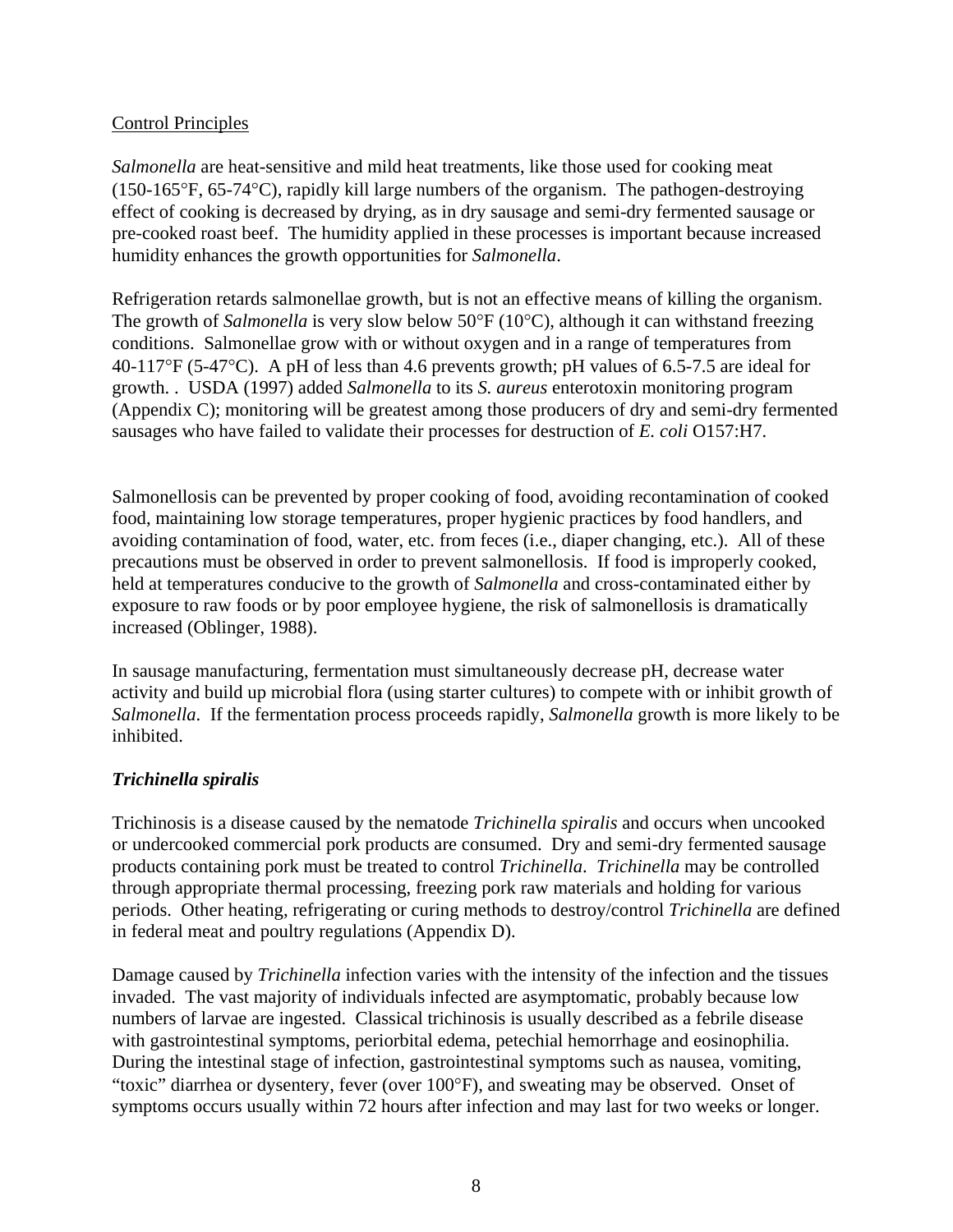## **GOOD MANUFACTURING PRACTICES**

 GMPs are programs that comprise the basic, universal steps and procedures that control operating conditions within establishments and ensure favorable conditions for the production of safe food. HACCP systems relate to hazards within a specific process. GMPs are the control factors that relate to the entire operation and are not process-specific. GMPs include such programs as pest control, recall procedures, construction/maintenance and sanitation.

 In order to ensure that GMPs are carried out, there are step-by-step descriptions that instruct individuals as to how, when and what tasks are to be performed for a required GMP. The FSIS Pathogen Reduction/HACCP rule published in July, 1996 combines the concepts of Hazard Analysis and Critical Control Point systems with the FSIS requirement for written Sanitation Standard Operating Procedures (SSOPs). In order to avoid confusion, it is important to have a clear understanding of how the HACCP concepts relate to SSOPs as well as the relationship between the SSOPs, Good Manufacturing Practices (GMPs), and HACCP plans that many companies already have in place.

#### PRODUCT GOOD MANUFACTURING PRACTICES

This document is intended to provide the Good Manufacturing Practices (GMPs) for dry and semidry sausages. Special attention is directed toward the microbiological condition of the products given the emphasis currently placed on the microbiological quality and safety of processed meats. In 1997, FSIS initiated intensified and expanded microbiological testing of dry and semi-dry fermented sausages for *E. coli* O157:H7, *Listeria* sp., *Salmonella* sp. and *Staphylococcus aureus*; testing requirements are part of the GMPs that follow.

**Dry sausages** are chopped or ground meat products that, as a result of bacterial action or direct addition of organic acids, reach a pH of 5.3 or less and are then dried to remove 25 to 50% of the moisture, resulting in a moisture/protein ratio complying with Federal Meat and Poultry Inspection requirements.

**Semi-dry sausages** are chopped or ground meat products that, as a result of bacterial action or direct addition of organic acids, reach a pH of 5.3 or less and are then dried to remove 15% of the moisture, resulting in a moisture/protein ratio complying with Federal Meat and Poultry Inspection requirements. Some semi-dry sausages receive a pasteurization treatment following the fermentation period and some are shelf stable. Since the pH is lowered during the fermentation period, the degree-hour concept applies only to the time required to reach pH 5.3. FSIS Policy Memo 056 (see Appendix A) requires that these shelf stable products be nitrite cured, fermented, smoked, reach a final pH of 5.0 or less, and have a moisture/protein ratio of 3.1/1.0 or less.

#### PROCESS CONTROL POINTS

I. pH Control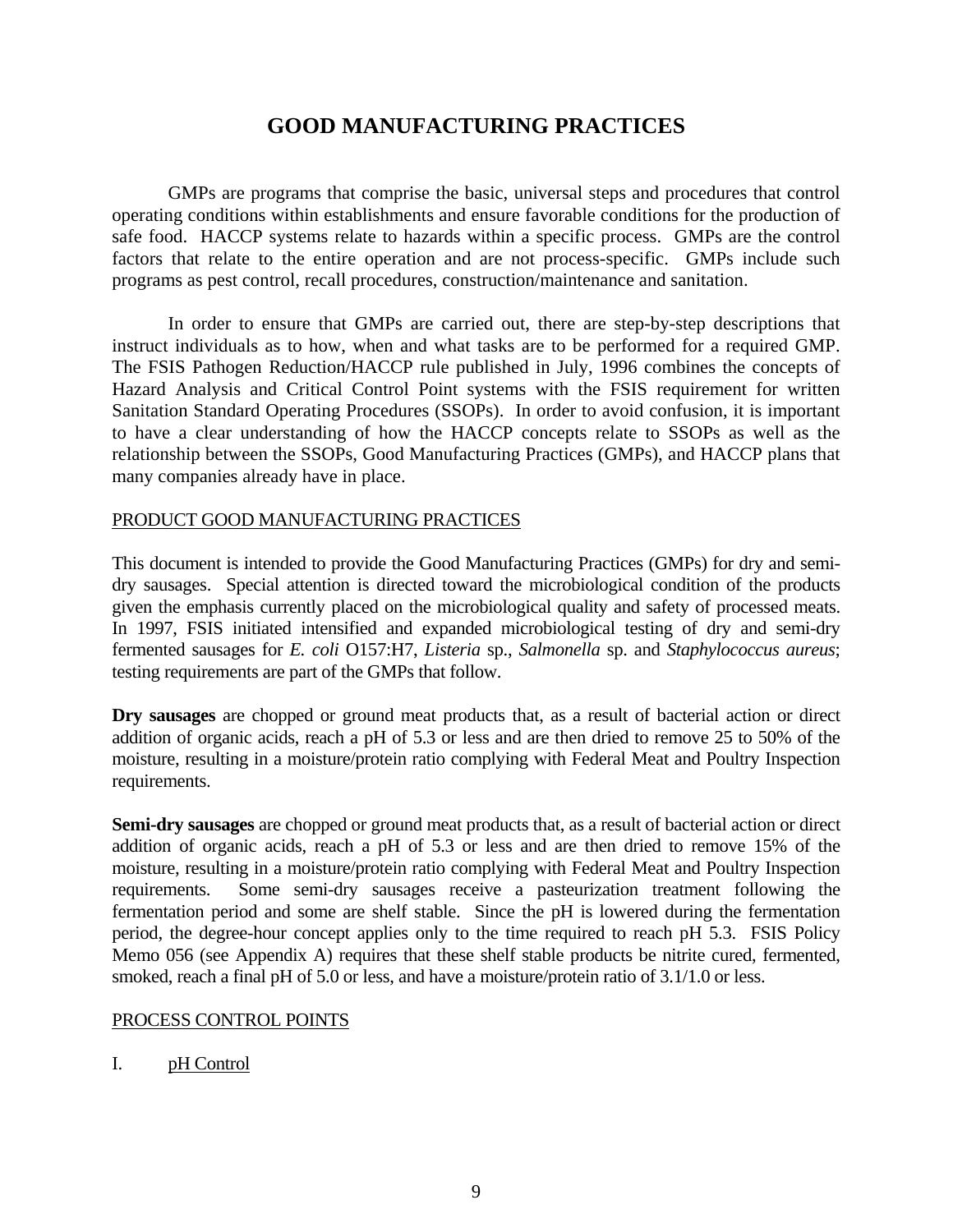Fermented and acidulated sausages shall attain a pH of 5.3 or lower through the action of lactic acid forming bacteria or by direct acidulation within the time frame defined in Part II of this GMP. It is important to reach a pH below 5.3 to control the growth of pathogenic microorganisms including staphylococci and pathogenic *E. coli*. To assure that the pH decreases normally, pH readings must be taken from each lot. It is important to record all pH measurements before the product surface temperature reaches 110°F or before the degree/hour limitation has been reached and before any final heat treatment, if used, is initiated.

#### A. Fermentation

 There are two general means recommended for use by which lactic acid forming bacteria used for fermentation may be incorporated into the chopped or ground meat to produce fermented products safely.

- 1. The preferred and most reliable method is to use a commercially prepared culture which is handled and used as prescribed by the manufacturer.
- 2. A less acceptable procedure is the use of a portion of a previously fermented and controlled "mother" batch. Since this is less precise than using a commercial culture, it is important that the inoculum derived from the mother batch be composed of a vigorous culture capable of producing a rapid pH decline.

 A third method, used historically, relied on lactic acid bacteria which naturally occur in fresh meat to initiate the fermentation. While this practice had been used in the past and was the original art of making fermented sausage; the method is highly unreliable and **should not be used**.

#### B. Acidulation

 An alternative to commercial starter cultures for reducing pH in sausage batters is direct acidulation by USDA-approved acidulants such as citric acid, lactic acid or glucono delta lactone (GDL). These ingredients should be incorporated into sausage batter following procedures recommended by the manufacturer.

#### II. Time-Temperature Control for Fermentation and Direct Acidulation

A. Degree-Hour Control (see Definitions)

 A process is acceptable when it controls the growth of *E. coli* O157:H7 and staphylococci in the product and consistently reaches a pH of 5.3 or less using the following criteria:

- 1. Fewer than 1200 degree-hours when the highest chamber temperature is less than  $90^{\circ}$ F.
- 2. Fewer than 1000 degree-hours when the chamber temperature is between 90 and 100°F.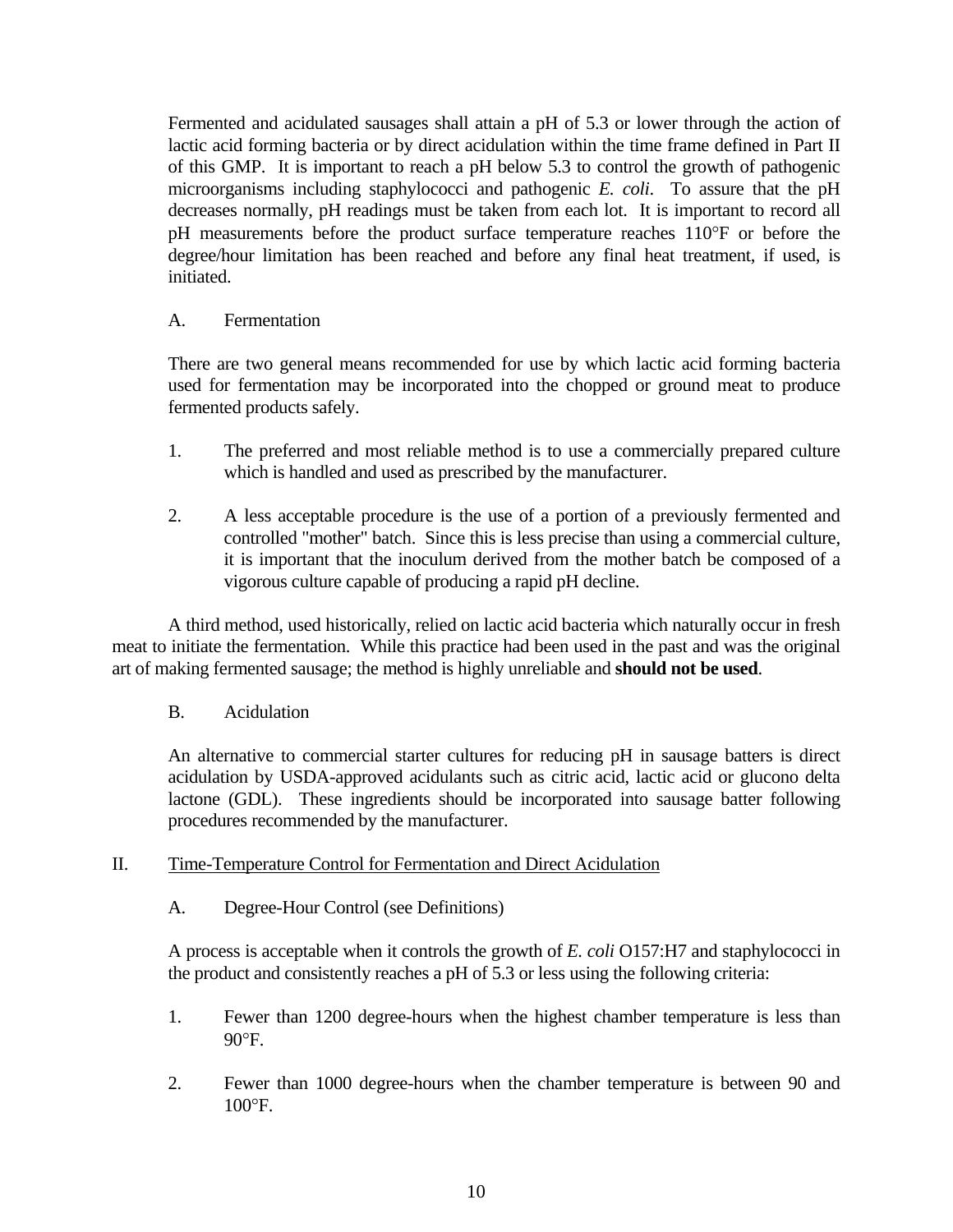- 3. Fewer than 900 degree-hours when the chamber temperature is greater than 100°F.
- B. Constant Temperature Processes

| Degree-Hours<br>Above 60°F | <b>Chamber Temperature</b><br>$(^{\circ}F)$ | <b>Maximum Hours</b><br>to pH $5.3$ |
|----------------------------|---------------------------------------------|-------------------------------------|
| 1200                       | 75                                          | 80                                  |
| 1200                       | 80                                          | 60                                  |
| 1200                       | 85                                          | 48                                  |
| 1000                       | 90                                          | 33                                  |
| 1000                       | 95                                          | 28                                  |
| 1000                       | 100                                         | 25                                  |
| 900                        | 105                                         | 20                                  |
| 900                        | 110                                         | 18                                  |

The time-temperature relationships for constant temperature processes are as follows: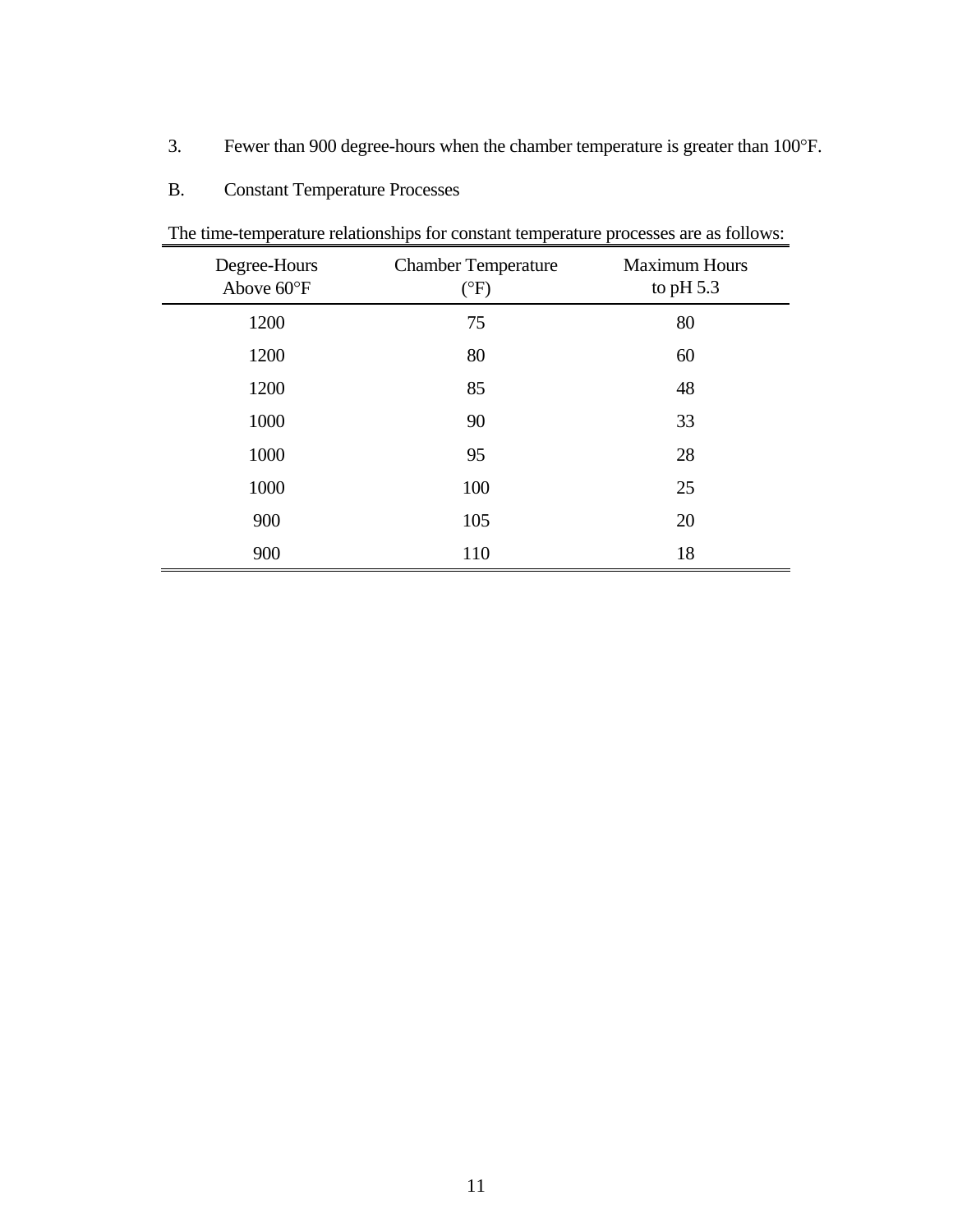#### EXAMPLES OF CONSTANT TEMPERATURE PROCESSES

Process A: Constant 80°F for 55 hours with a pH decline to 5.3

Degrees:  $80 - 60 = 20$ Hours: 55 Degree-Hours:  $(20)$  x  $(55) = 1100$  degree-hours

Process A **passes** the guideline (Limit: 1200 degree-hours)

Process B: Constant 90°F for 40 hours with a pH decline to 5.3

Degrees:  $90 - 60 = 30$ Hours: 40 Degree-Hours:  $(30)$  x  $(40) = 1200$  degree-hours

Process B **fails** the guideline (Limit: 1000 degree-hours)

#### C. Variable Temperature Processes

 In testing each process, each step-up in the progression is analyzed for the number of degree-hours it contributes, with the highest temperature used in the fermentation process determining the degreehour limitation as follows:

| Process C: |  |
|------------|--|
|            |  |

| Hours | Chamber $(^{\circ}F)$ | Critical Temp. Adjustment | Degrees | Degree-Hours |
|-------|-----------------------|---------------------------|---------|--------------|
| 10    | 75                    | $75 - 60$                 | 15      | 150          |
| 10    | 85                    | $85 - 60$                 | 25      | 250          |
| 16    | 95                    | $95 - 60$                 | 35      | 560          |
|       |                       |                           |         | Total= $960$ |

 pH= 5.3: Process C **passes** the guideline, since a pH of 5.3 is attained in less than 1000 degreehours.

| Hours | Chamber $(^{\circ}F)$ | Critical Temp. Adjustment | Degrees | Degree-Hours   |
|-------|-----------------------|---------------------------|---------|----------------|
| 10    | 75                    | 75 - 60                   | 15      | 150            |
| 10    | 95                    | $85 - 60$                 | 25      | 250            |
| 18    | 98                    | $98 - 60$                 | 38      | 684            |
|       |                       |                           |         | Total = $1084$ |

 pH= 5.3: Process D **fails** the guideline because the guideline limit is set at 1000 degree-hours for times and temperatures and it has taken 1084 degree-hours to attain pH 5.3.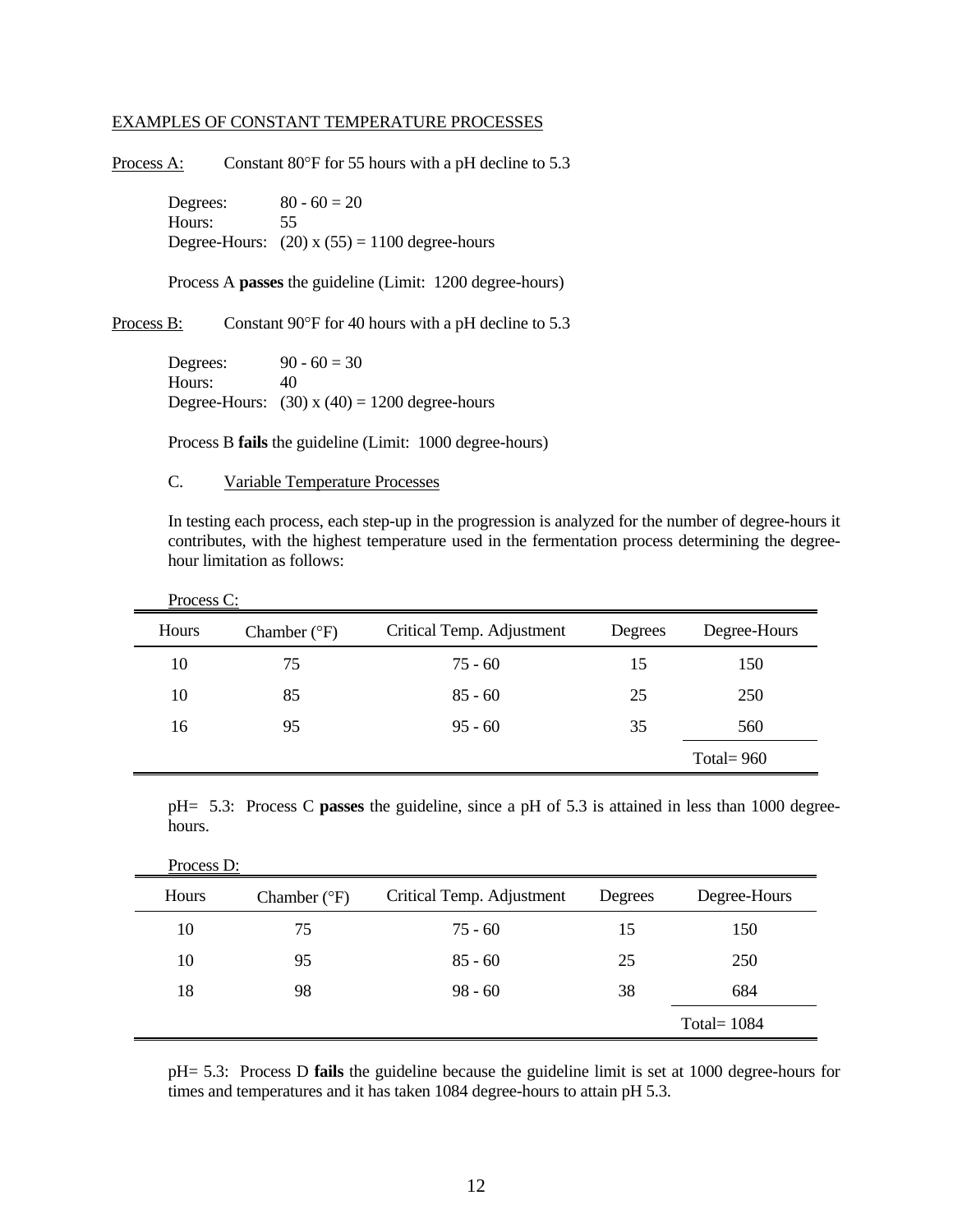#### III. Processing Schedule Adjustment

 If a sausage manufacturer's regular or new processing schedule fails to meet the above guidelines, suggestions on potential process improvements may be obtained from consultants in industry, academia, or trade associations<sup>1</sup>. These experts can provide advise regarding validation of processes for control of *E. coli* O157:H7; experts also can provide technical assistance in evaluating the accuracy of temperature sensing devices and pH measuring equipment that are critical to evaluating a production process.

#### IV. Lots Falling Outside Guideline

 If the pH has not reached 5.3 by the time the guideline limitations are met, samples should be taken from the oven for analysis before the temperature is advanced. It is recommended that three samples be obtained from each mixer/batch of product for routine microbial testing. [Sample collection schemes are provided under Option #5 for raw product testing *E. coli* O157:H7 process validation.]

 Such samples must be selected at random from all locations within the oven. Only the outer 1/8 inch of the sausage should be sampled. The samples should be analyzed according to FDA's Bacteriological Analytical Manual for the presence of **coagulase positive** staphylococci. When samples are positive for significant levels of **coagulase positive** staphylococci, the laboratory should perform recognized tests for the presence of thermonuclease. Positive thermonuclease readings would strongly indicate that a product should be destroyed.

#### **DEFINITIONS**

1. Fermentation

 Fermentation is that part of the process in which lactic acid producing bacteria (from the starter culture or "mother" culture) convert fermentable carbohydrate (i.e., dextrose or sucrose) in the meat mixture to lactic acid, and thus lower the pH. Once the pH reaches 5.3 or less, the environment for *S. aureus* and other pathogenic microbes growth is effectively controlled if the process continues lowering the pH to a more stable value or the process begins drying the product at a low temperature. However, reducing pH to 5.3 is insufficient to destroy *E. coli* O157:H7 without a cook step in the sausage-making process. Fermentation to a pH of  $\leq 4.6$  @90°F or @ 110°F requires further holding and potentially a heat process in order to destroy *E. coli* O157:H7 if it were present.

 During fermentation of sausages to a pH of 5.3, it is necessary to limit the time during which the sausage meat is exposed to temperatures exceeding 60°F.

i <sup>1</sup>The American Meat Institute can help provide contact information, please call our Scientific & Technical Affairs Department at (703) 841-2400.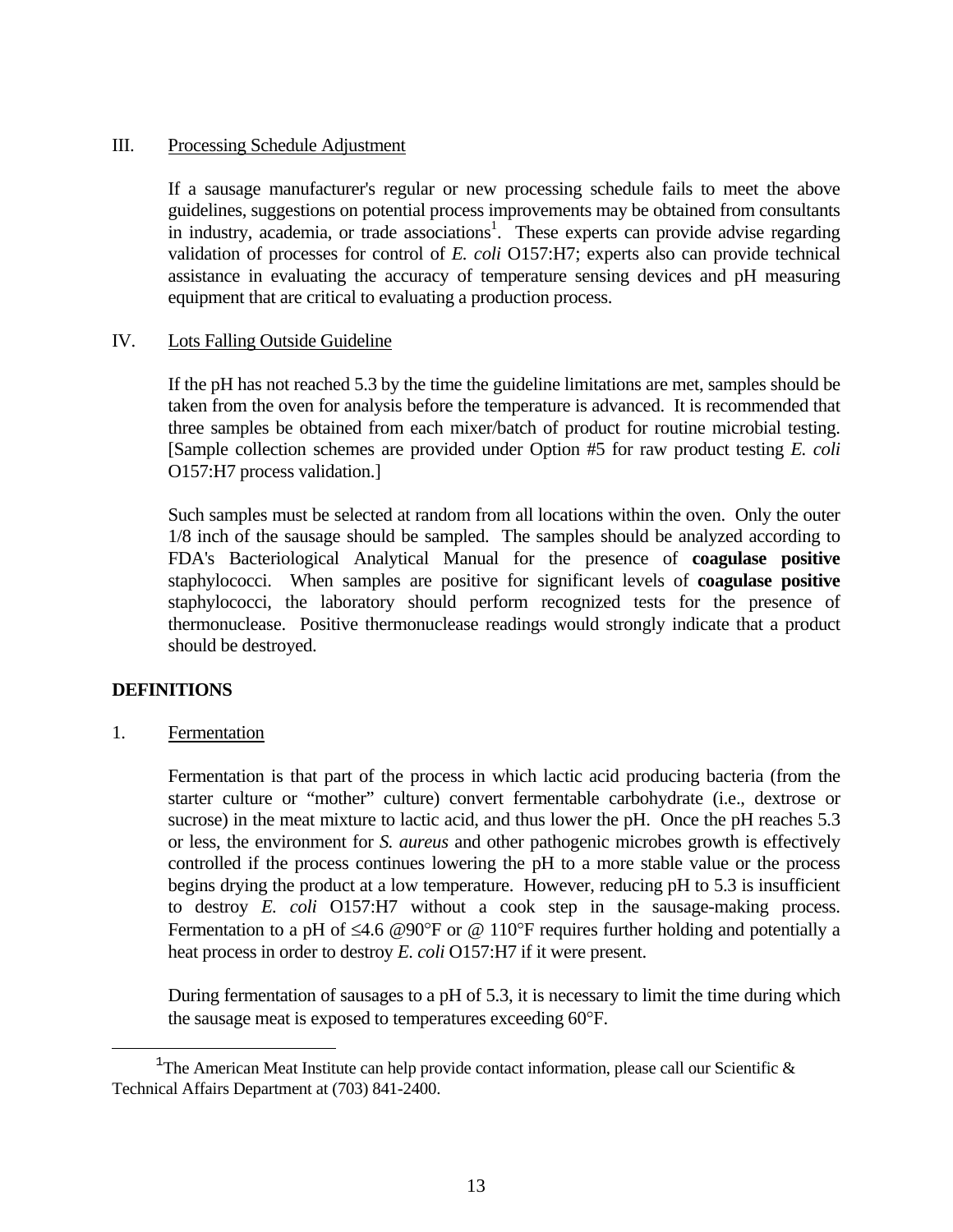#### 2. Acidulation

 Acidulation is the process of reducing the pH by the direct addition of organic acids. The majority of acidulants in common use require the protection of an encapsulation process. Since many different encapsulating agents are in use, adherence to the supplier's specific recommendations is required.

#### 3. Degree-Hours

Degrees are measured as the excess over  $60^{\circ}$ F (the critical temperature at which staphylococcal growth effectively begins). Degree-Hours is the product of time in hours at a particular temperature and the "degrees." Degree-Hours is calculated for each temperature used during fermentation. The limitation of the number of degree-hours depends upon the highest temperature in the fermentation process prior to the time that a pH of 5.3 or less is attained. Processes attaining less than 90°F prior to reaching pH 5.3 are limited to 1200 degree-hours, processes exceeding 89°F prior to reaching pH 5.3 are limited to 1000 degreehours, and processes exceeding 100°F prior to reaching pH 5.3 are limited to 900 degreehours.

## **SANITATION REQUIREMENTS**

USDA/FSIS is requiring (Appendix E) meat and poultry establishments to develop and implement a written Standard Operating Procedure for sanitation (Sanitation SOPs) which addresses sanitation in facilities, in/on equipment and utensils in federally inspected establishments. An establishment's adherence to its written Sanitation SOP will demonstrate knowledge of and commitment to sanitation.

Sanitation encompasses many areas and functions of an establishment. There are certain sanitary procedures that must be addressed and maintained on a daily basis to prevent direct product contamination or adulteration.

#### **FACILITIES**

- The processing environment can be a source of contaminating microorganisms. Properly maintained facilities and equipment, well trained employees, and well designed process flow are fundamental to an effective cleaning and sanitation program.
- Effort must be made to control the following sites to prevent contamination of product and food contact surfaces.

| Areas or Item (Examples)   | Requirement:                  |
|----------------------------|-------------------------------|
| Ceiling, walls, and floors | smooth, sealed, moisture-free |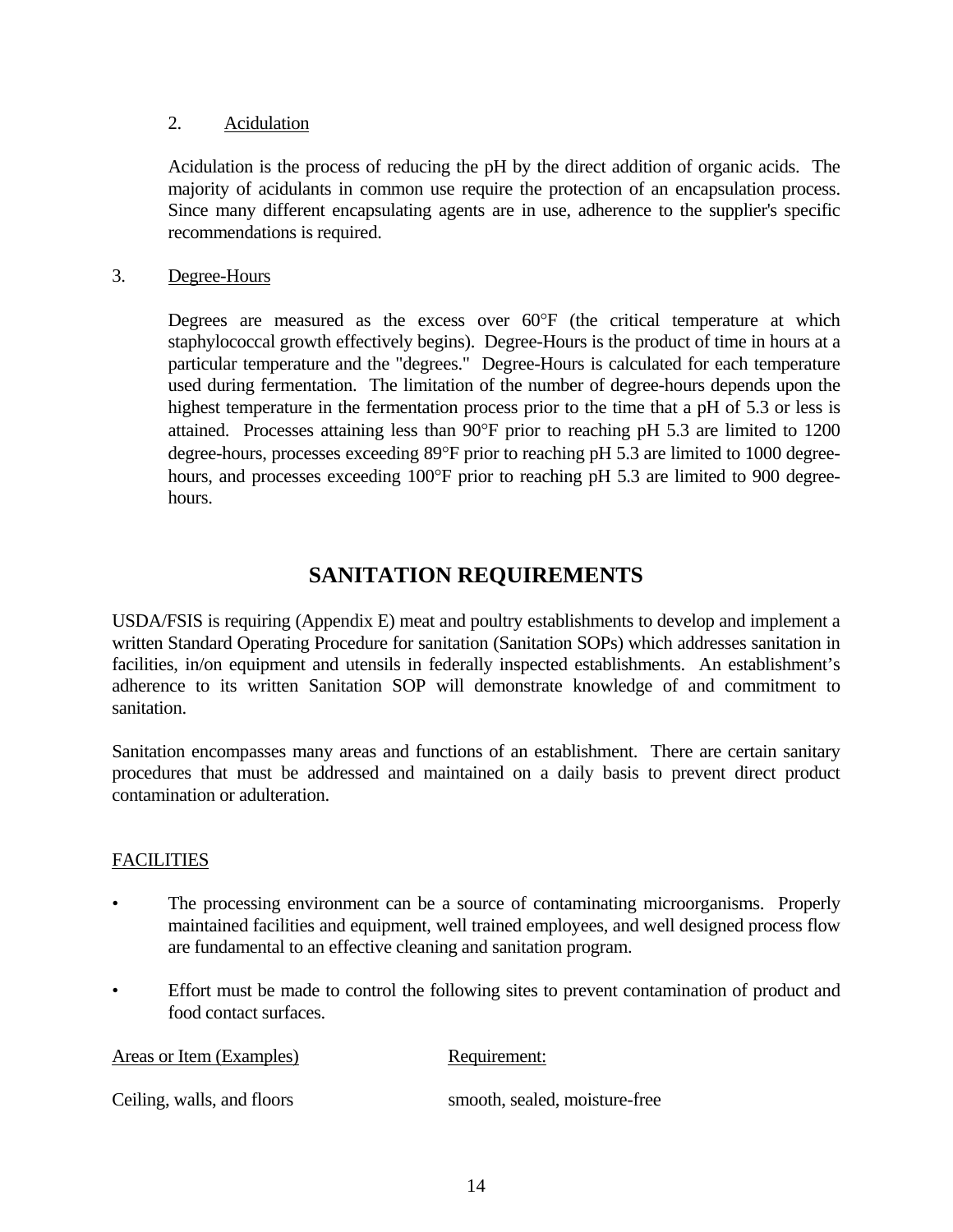| Drains                   | operative, clean, no standing water                                                                                                    |
|--------------------------|----------------------------------------------------------------------------------------------------------------------------------------|
| Pipes and insulation     | dry and in good repair                                                                                                                 |
| Doors and windows        | tight fitting                                                                                                                          |
| Overheads and conveyors  | accessible, cleanable, free of condensate                                                                                              |
| Air supply               | dry, filtered                                                                                                                          |
| Production equipment     | free of recesses, open seams, gaps, protruding ledges,<br>inside threads, inside shoulders, exposed bolts and<br>rivets, and dead ends |
| Cleaning and sanitizing  | dependable equipment, equipment designed for job                                                                                       |
| Pallets                  | good repair, clean and dry                                                                                                             |
| <b>Blowers and ducts</b> | cleaned routinely                                                                                                                      |
| Wet/dry vacuum canisters | cleaned and sanitized after use                                                                                                        |
| Refrigeration units      | cleaned and sanitized routinely                                                                                                        |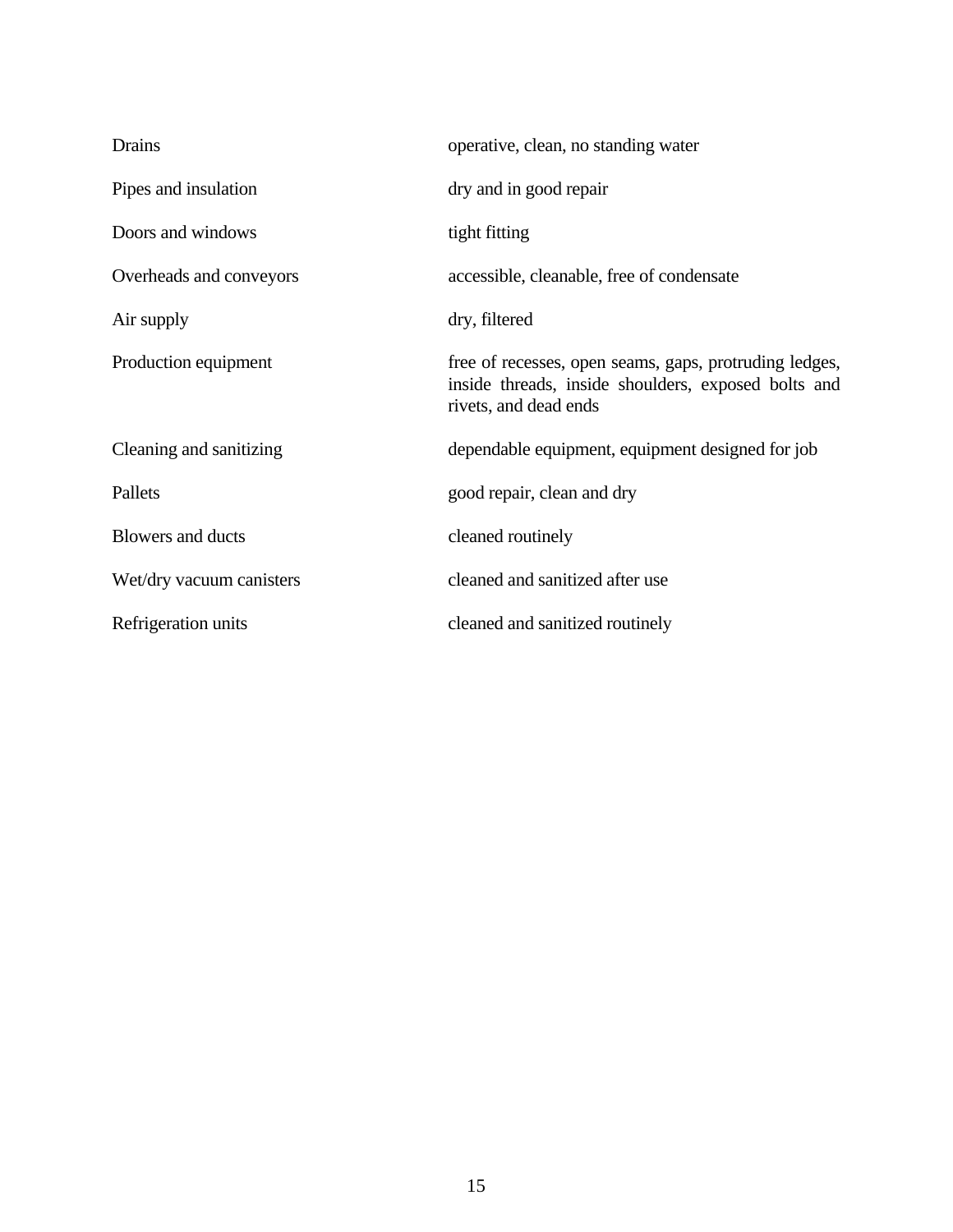#### CLEANING AND SANITIZING

#### Mid-shift Cleanup

• The traditional wet mid-shift cleanups are detrimental to good microbial control. Plants are encouraged to adopt FSIS-approved control programs to avoid wet mid-shift cleanups.

#### Food Contact Surfaces:

- Clean and sanitize food contact surfaces; conveyors, peelers, collators, belts, gloves, slicers, and tables can be sources of direct product contamination.
- Clean and sanitize daily or more often when required. Where possible, have equipment running during cleaning and sanitizing for complete exposure to chemicals.
- Avoid contaminating cleaned surfaces with aerosols.
- Review procedures for proper selection and application of detergents, sanitizers, temperatures, pressures, and flow rates. Consult a reliable supplier of sanitation equipment and chemicals for a review of your program.
- Use potable water rinse; without a potable water rinse, USDA regulations permit:

 200 parts per million quaternary ammonia 25 parts per million iodine 200 parts per million available chlorine

• Verify the effectiveness of sanitation procedures by microbiological monitoring. Do not limit sampling to flat surfaces.

#### Non-Food Contact Surfaces

- Establish a regular schedule for cleaning and sanitizing based on results of microbiological monitoring.
- Clean and sanitize floors routinely. The frequency (e.g., daily, weekly) of cleaning depends upon the type of operation and whether the floor can be kept clean and dry.
- Use extensive cleanup and sanitation to follow drain backup prior to resumption of packaging operation. Never use a high pressure hose to free a blocked drain.
- Remove free water from floors after cleanup. Wet/dry vacuums and squeegees are effective if routinely cleaned and sanitized. Avoid splashing or formation of aerosols during the final stages of cleanup when equipment is clean and ready for sanitizing.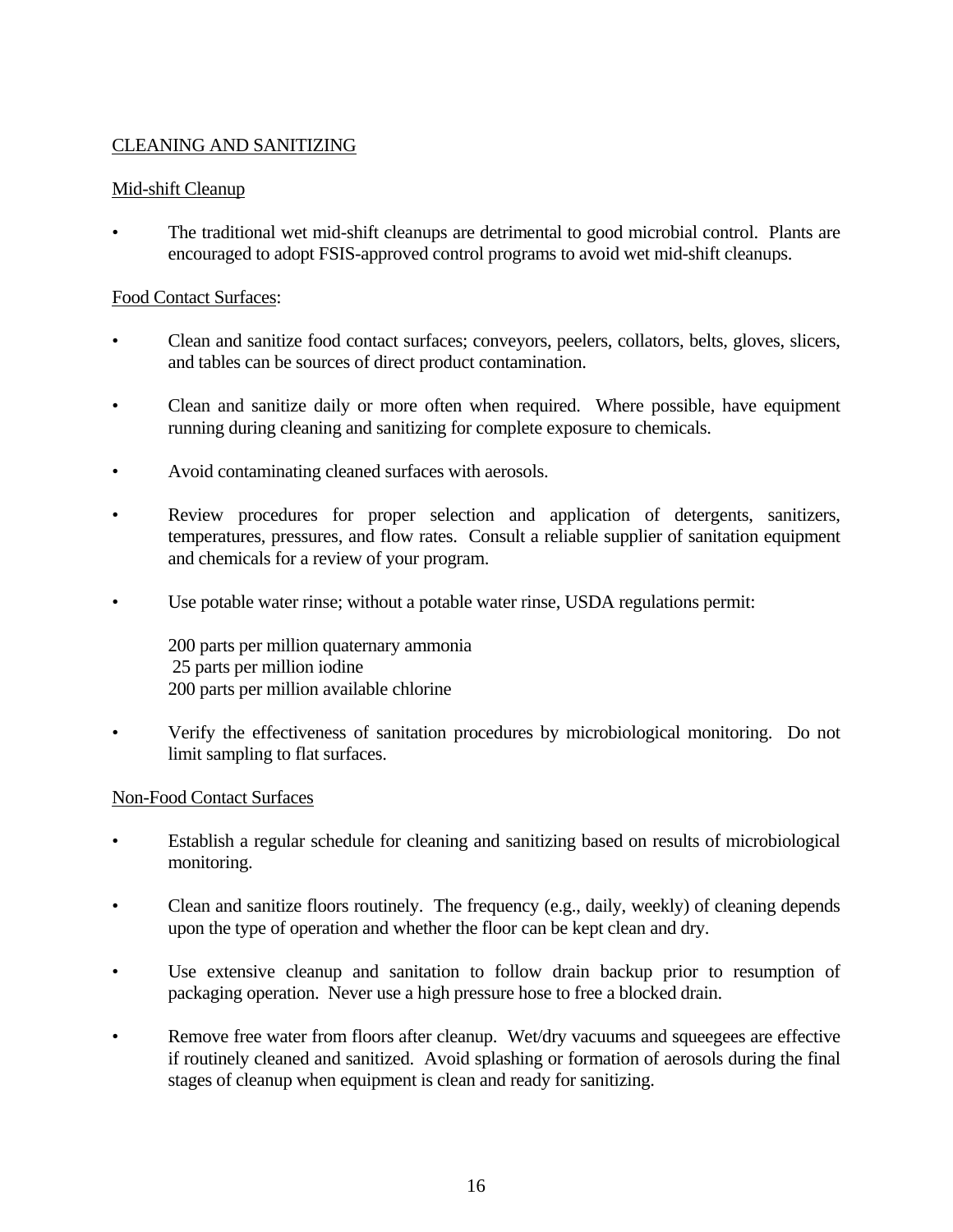• Assure outer protective clothing of cleaning crew is properly washed, sanitized, and dried after use.

#### Cleaning aids

- Wash and sanitize mops, squeegees, wet/dry vacuums, and condensate removal equipment after use. When possible, they should be stored in a sanitizing solution.
- Eliminate brooms made with absorbent materials. Use only brooms with plastic handles and bristles. Clean and sanitize on a regular basis.
- Replace rags with disposable wipes and discard scouring pads daily.
- Remove hoses from production area after cleanup. Clean, sanitize, and store on hooks off the floor.

#### Personnel

- Plant management and supervision personnel must set example.
- All employees must feel a sense of personal responsibility for quality and safety of food products.
- All employees must be educated on correct food handling practices.
- Only properly trained line personnel should be used in operations that are most susceptible to post-processing contamination.
- Outer clothing should be changed daily or more often when needed, and must be removed when leaving RTE areas.
- Hands must be washed and sanitized before starting work, upon returning to work stations, and after contacting floors or unclean surfaces.
- Waterproof footwear that can be cleaned and sanitized must be used.
- Operator hand tools should not be stored in personal lockers. This equipment must remain in the RTE area at all times and must be cleaned and sanitized before storage and again before use.
- Disposable plastic gloves, aprons, and sleeves should be used in RTE areas. Change frequently when soiled. Do not use cotton gloves.

#### PRODUCTION AND PROCESS CONTROLS

#### **Refrigeration**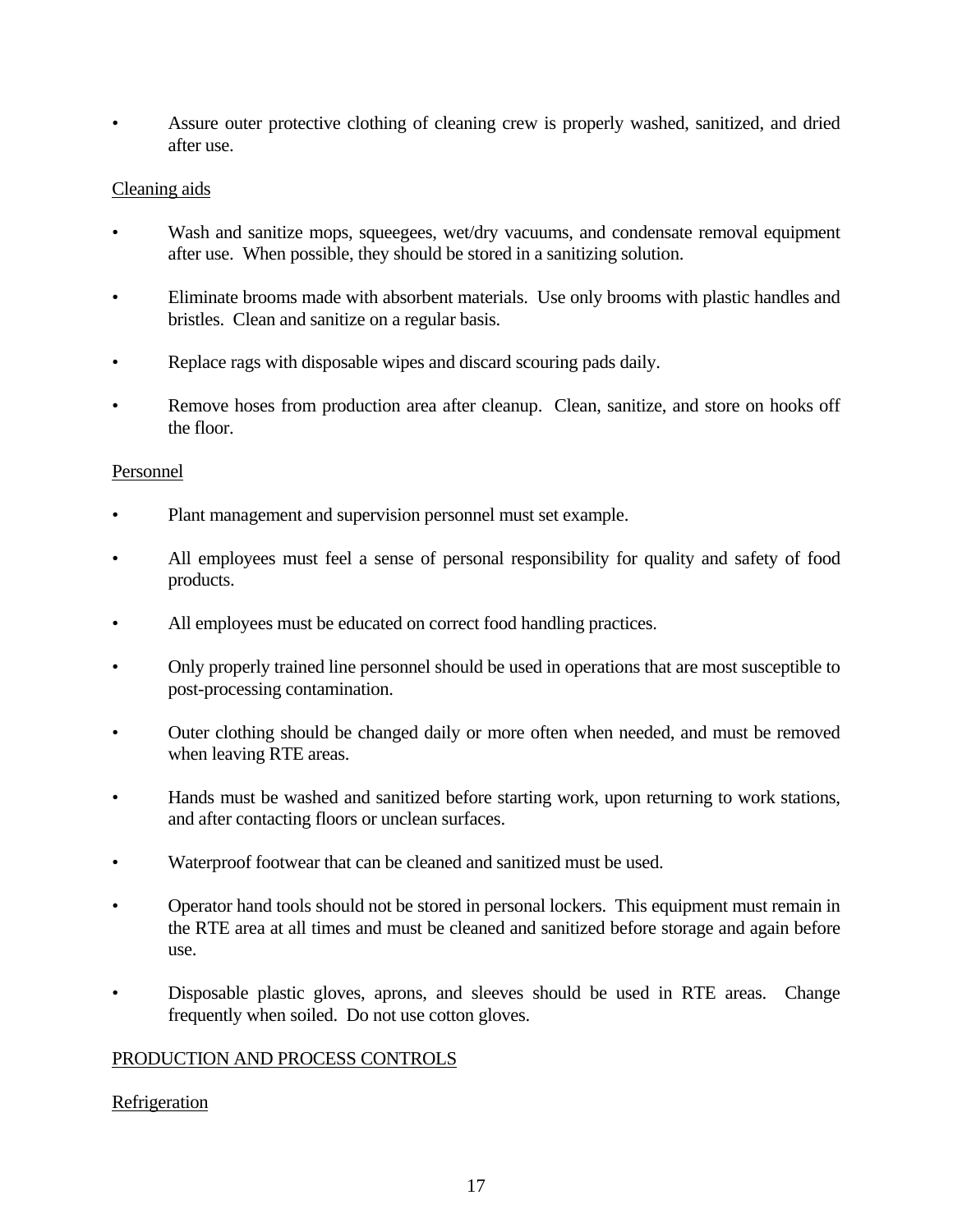• Equipment must have adequate capacity and sufficient air circulation to maintain desired temperature and control humidity under all climatic conditions.

#### Cross Contamination

- Establish traffic patterns to prevent movement of personnel, meat containers, meat, ingredients, pallets, and refuse containers between raw and finished product areas.
- Avoid personnel employment in both raw and RTE areas whenever possible. If employees must work in both areas (smokehouses, cook rooms), they must change outer clothing, wash hands, change gloves, clean and sanitize footwear, equipment and utensils before entering RTE product areas.
- Identify employees in raw and RTE areas by color of hat or frock.
- Change outer clothing and wash and sanitize tools and hands prior to entering RTE areas required by all personnel, including maintenance personnel.
- Employees must change outer clothing before moving to RTE product areas.
- Hallways common to raw and RTE areas must be kept clean and dry. Frequent use of vacuum scrubbers is recommended.
- Restrooms, locker rooms, and lunch rooms should be kept clean and orderly.

#### Condensation Control

• Outside air infiltration must be controlled, intake air must be conditioned, adequate insulation must be provided, and refrigeration systems must be used for maintaining dry environment.

#### Airborne Contamination

- Protect product from aerosols, splashes, and condensate.
- Filter intake air supply by a properly maintained filtration system. Inspect air source frequently for cleanliness.
- Clean and sanitize refrigeration units on a regular schedule. Use of finless, stainless steel coils is an alternative which is being tested and should be investigated when replacements are planned.

#### Repackaged, Rework, Returned, and Accidentally Contaminated Product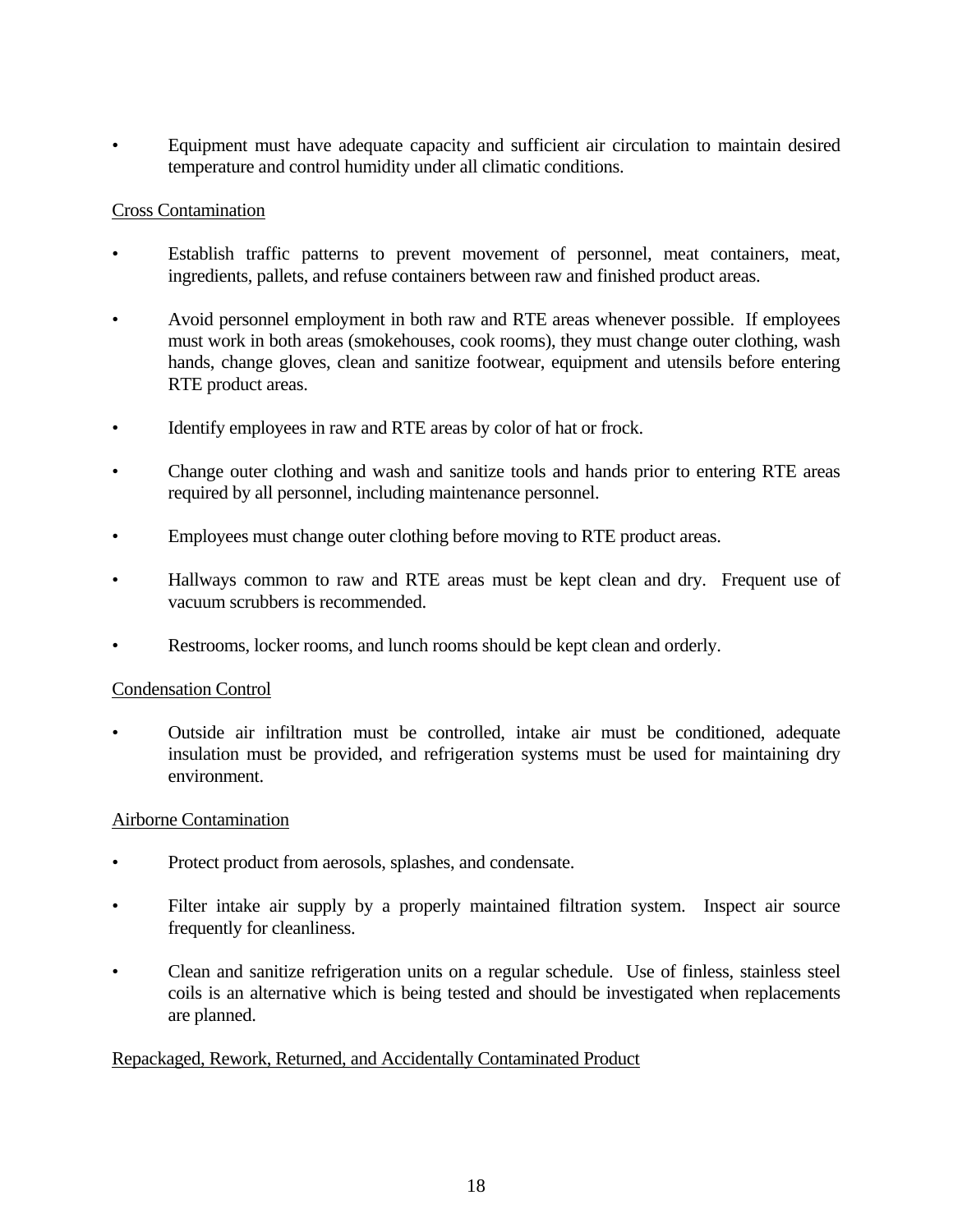- The first priority is to design systems and operating practices which minimize losses from rework, retained product, and floor contamination.
- Repackaging of product from defective packages should be performed under controlled conditions which minimize contamination.
- Rework product must always be fully cooked during reprocessing.
- Returned product that has been under producer control may be used after careful evaluation. Product outside producer control should not be used upon return. Under no circumstances should such product be allowed to commingle with current production.

#### CRITICAL OPERATIONS

#### Equipment Wash Areas

- These areas represent an ideal environment for the spread of *Listeria,* other pathogenic and spoilage microorganisms.
- Separate wash areas for raw and RTE product must be maintained.
- Wash areas should be located where clean RTE equipment does not cross raw meat areas of the plant.
- Entire room must be cleaned and sanitized daily.

#### Slicing and Packaging Equipment

- Complete mechanical disassembly is required to prevent contaminants from accumulating and to allow thorough sanitation.
- All food contact surfaces must be cleaned and sanitized daily.
- Moisture must be controlled during production and breaks. Use disposable wipes soaked with sanitizers to clean work areas.
- Install conveyors which are easy to clean and at a height which avoids contamination from floors and drains.
- Protective covers over control panels, motors and equipment, and other food contact surfaces may be a source of microbial contamination. When removed, all covered areas must be dried with disposable towels. Store covers in a clean, dry place when not in use.
- Heat shrinking equipment, including exhaust ducts, must be cleaned and sanitized daily to avoid spreading contamination from water and steam to packing lines.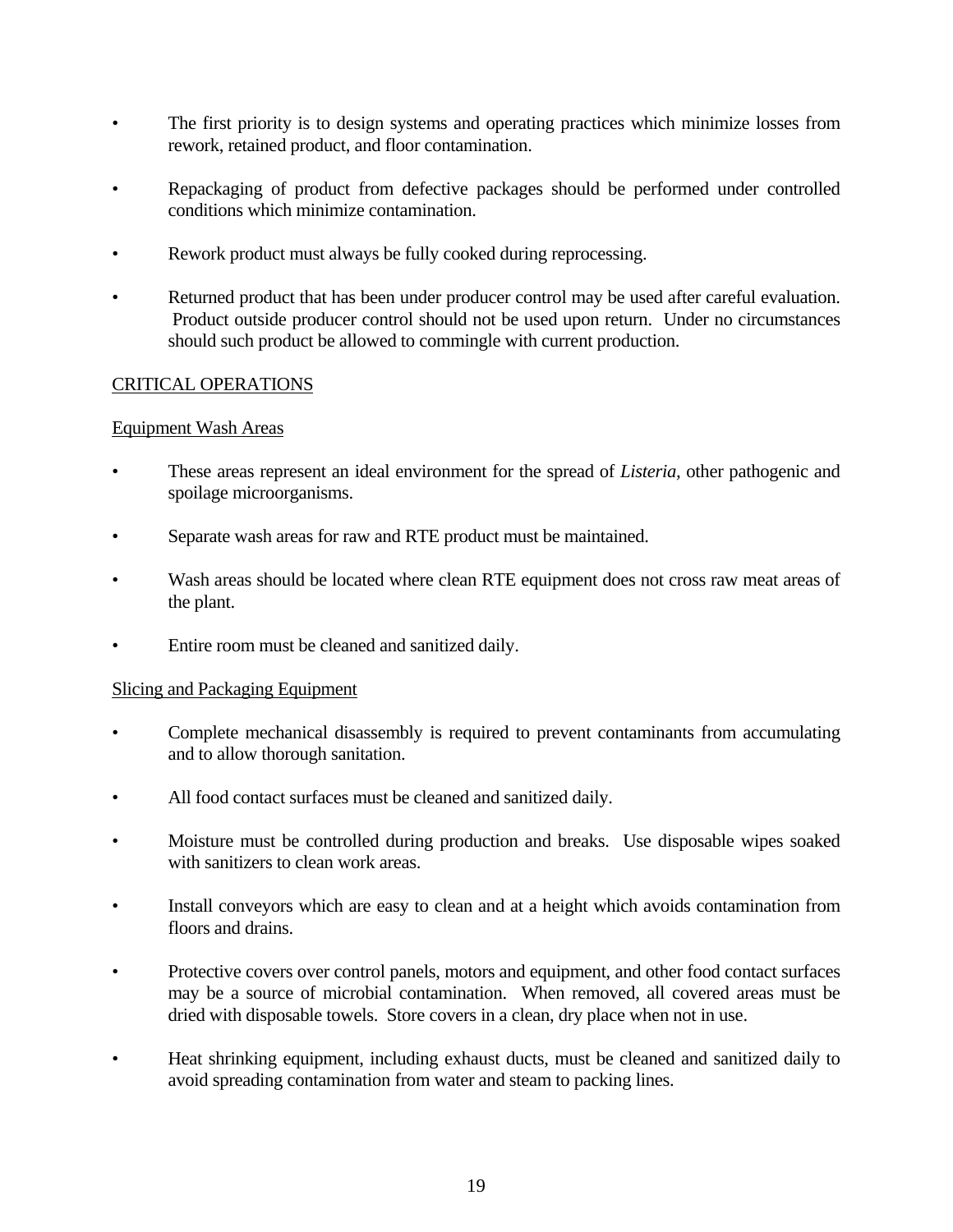#### **SUMMARY**

Control of *Listeria monocytogenes*, *Salmonella*, *Staphylococcus aureus* and *Escherichia coli* O157:H7 contamination and growth in fermented dry and semi-dry sausage products requires more intensive control measures than provided by previously recognized good manufacturing practices. Research has shown that *E. coli* O157:H7 and *Listeria* may survive in a fermented sausage product; therefore, in order to control *E. coli* O157:H7, it is best to follow the GMP's developed in this guideline. It is mandatory that processes for production of dry or semi-dry fermented sausages be validated (or are acceptable under one of the five options detailed in this guideline) for ability to destroy *E. coli* O157:H7 should it be present in the product. Two essential elements for control include (1) an effective HACCP plan by both the processor and the supplier and (2) a well-designed sanitation program that eliminates the possibility of cross contamination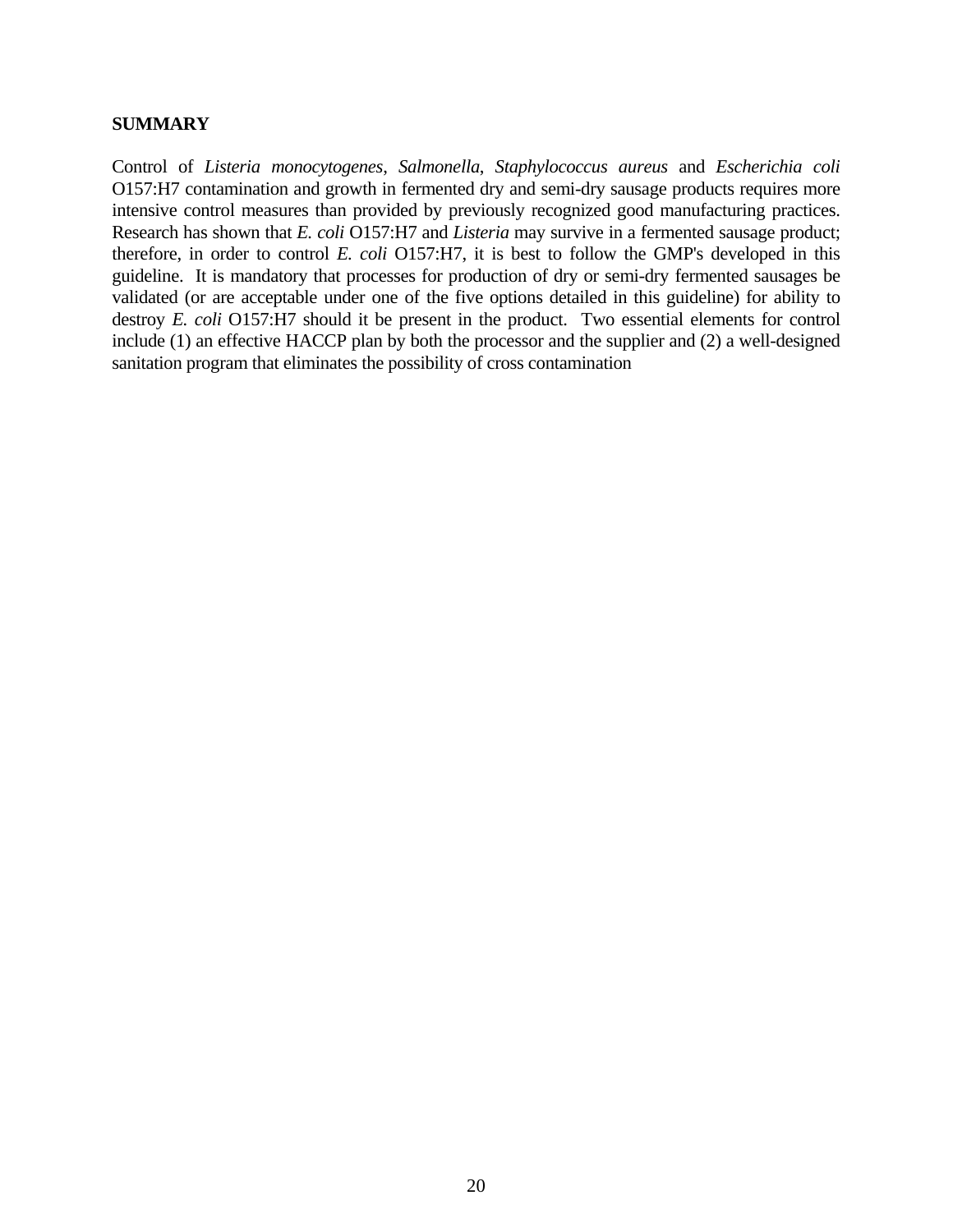## **APPENDIX A**

 **USDA Policy Memo 056**

 **USDA Monitoring Program for Staphylococcal enterotoxin in Dry and Semi-Dry Fermented Sausages**

 **USDA Questions & Answers Regarding the Monitoring Program**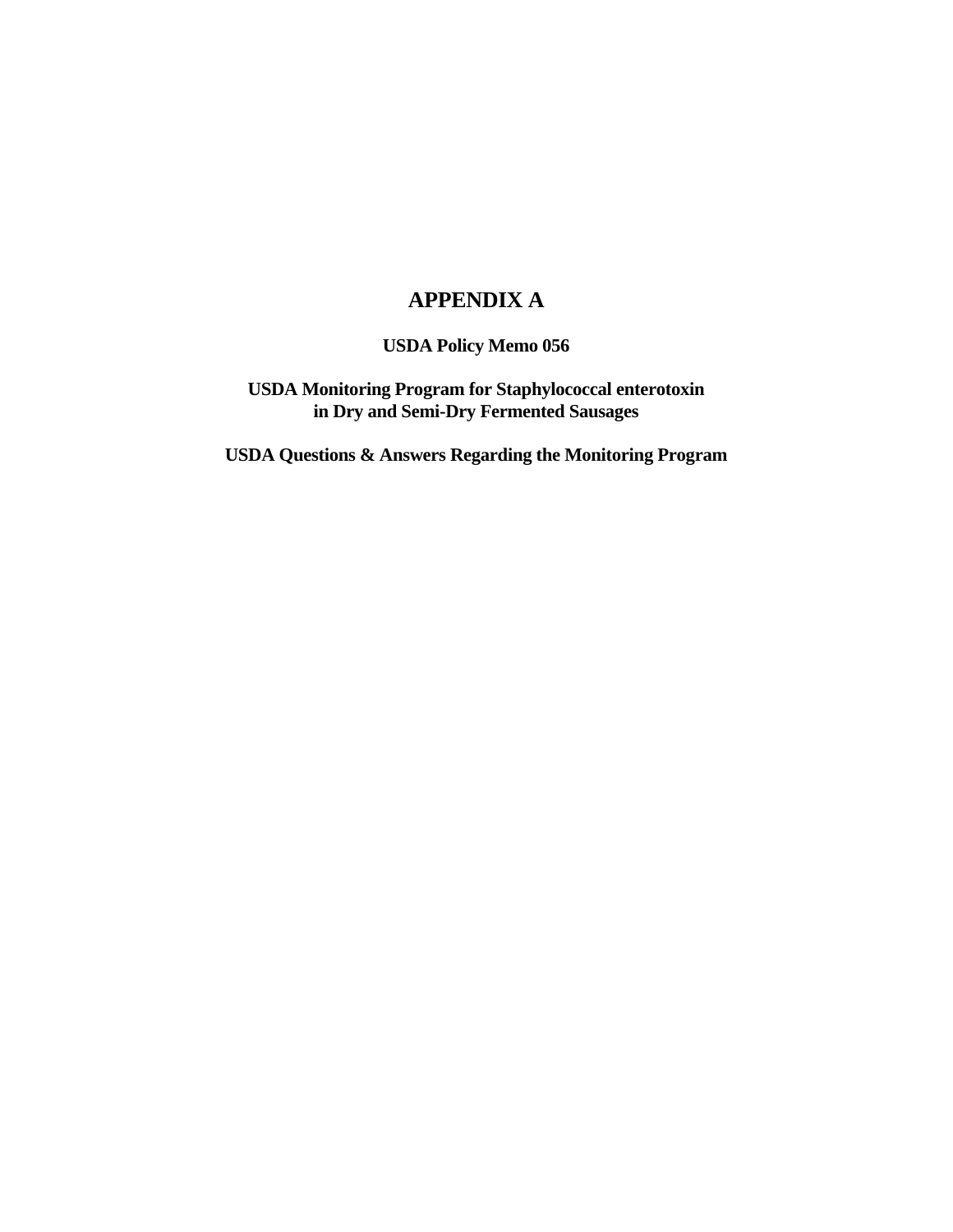## **APPENDIX B**

 **FSIS Notice (19-95): Inspection Alert - Special Sanitation and Employee Hygiene Requirements for Dry, Semi-Dry, or Fermented Sausages** 

**FSIS Communication (8/21/95) to Plant Managers: Approaches to Ensure Safety of Products in Lieu of Individual Process Validations** 

**FSIS Letter with Approval for Option #5 for Dry Fermented Sausages** 

**Hazard Assessment--** *E. coli* **O157:H7 in Fermented Sausage** 

**FSIS Challenge Study (1/23/95) Guidelines--** *Escherichia coli* **O157:H7 in Fermented Sausage** 

**FSIS Responses to Industry Questions Regarding Process Validation**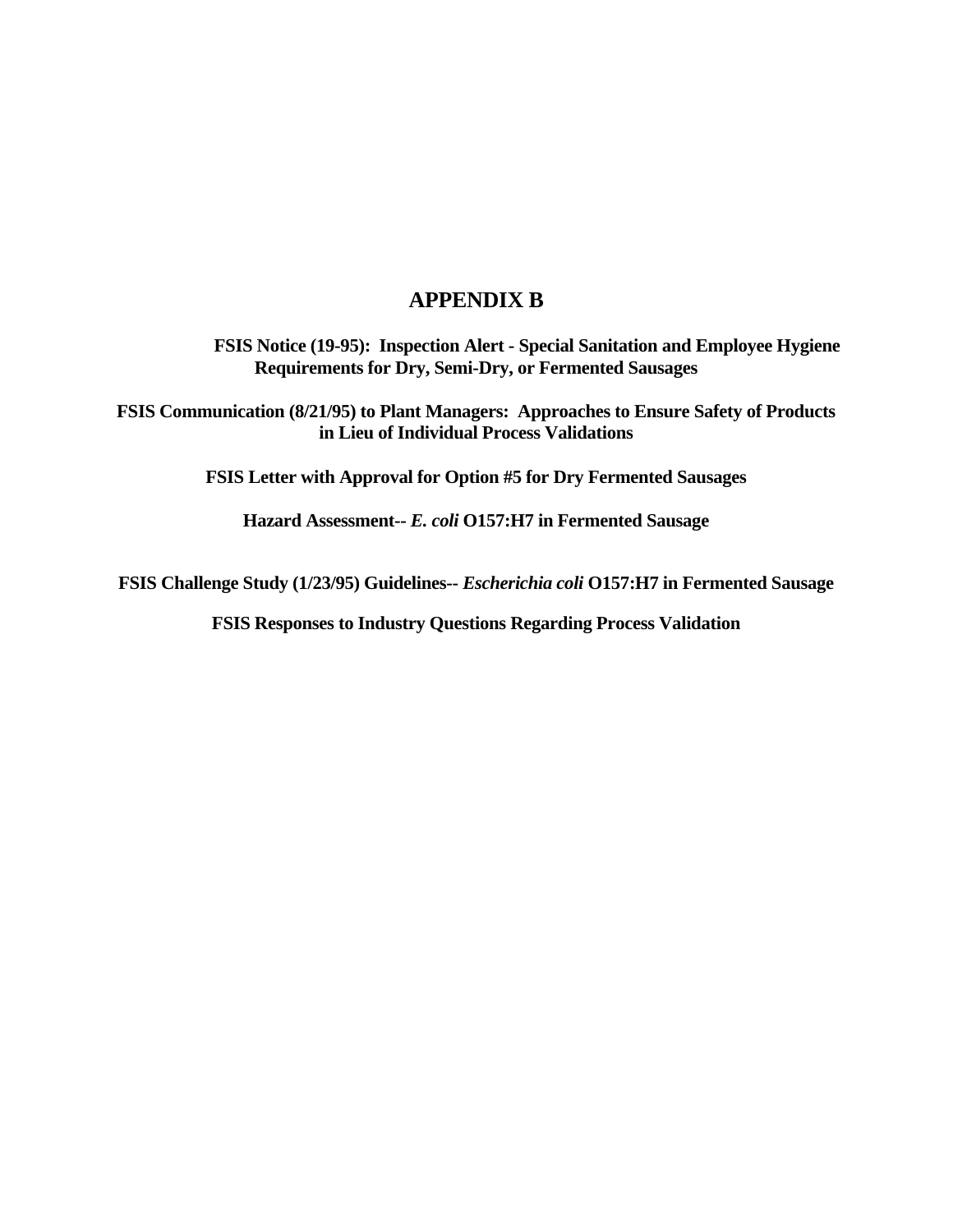## **APPENDIX C**

 **FSIS Directive on Monitoring** *Listeria* **and** *Salmonella* **in Dry/Semi Dry Fermented Sausages**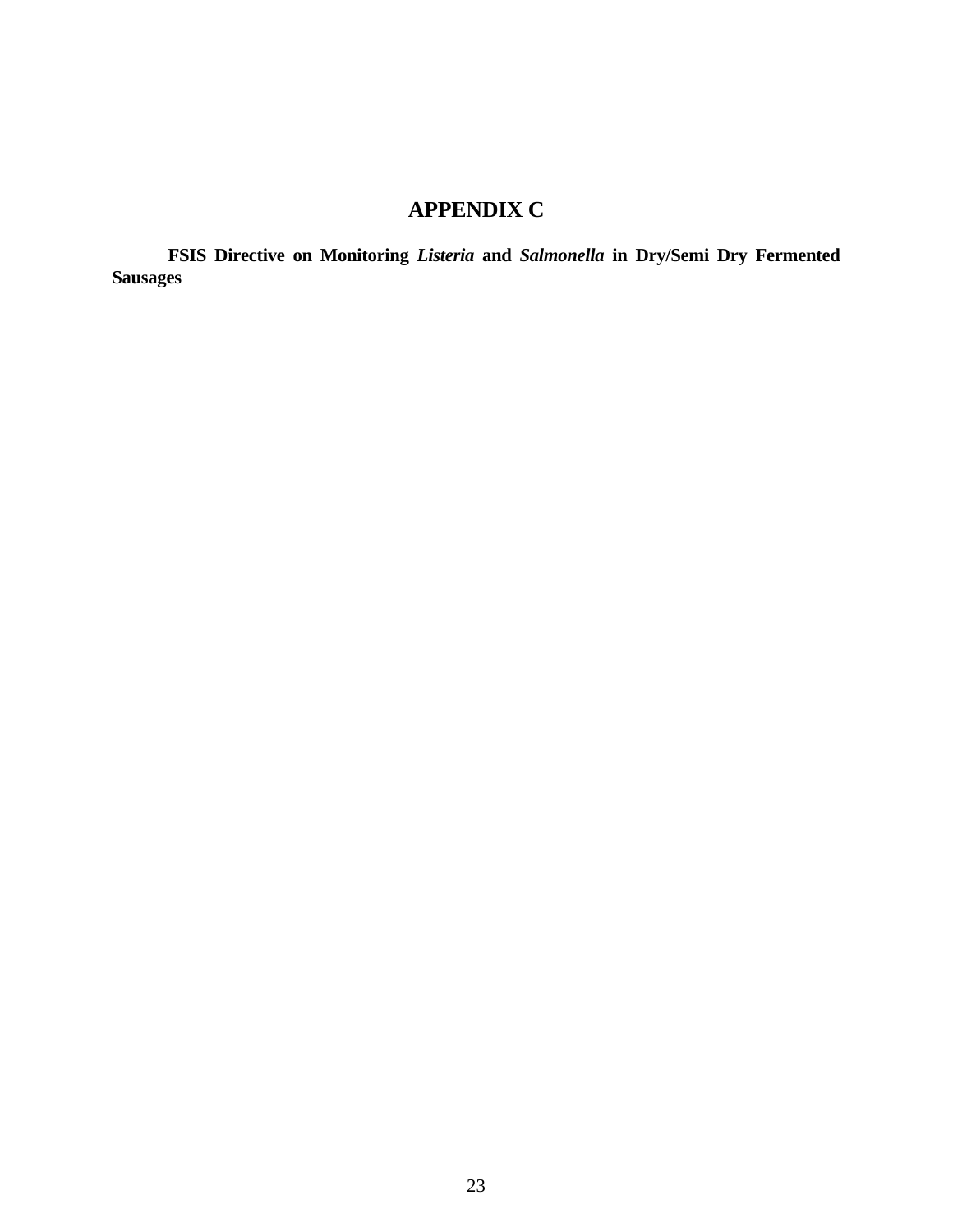## **APPENDIX D**

 **USDA Prescribed Treatment of Pork and Products Containing Pork to Destroy Trichinella**